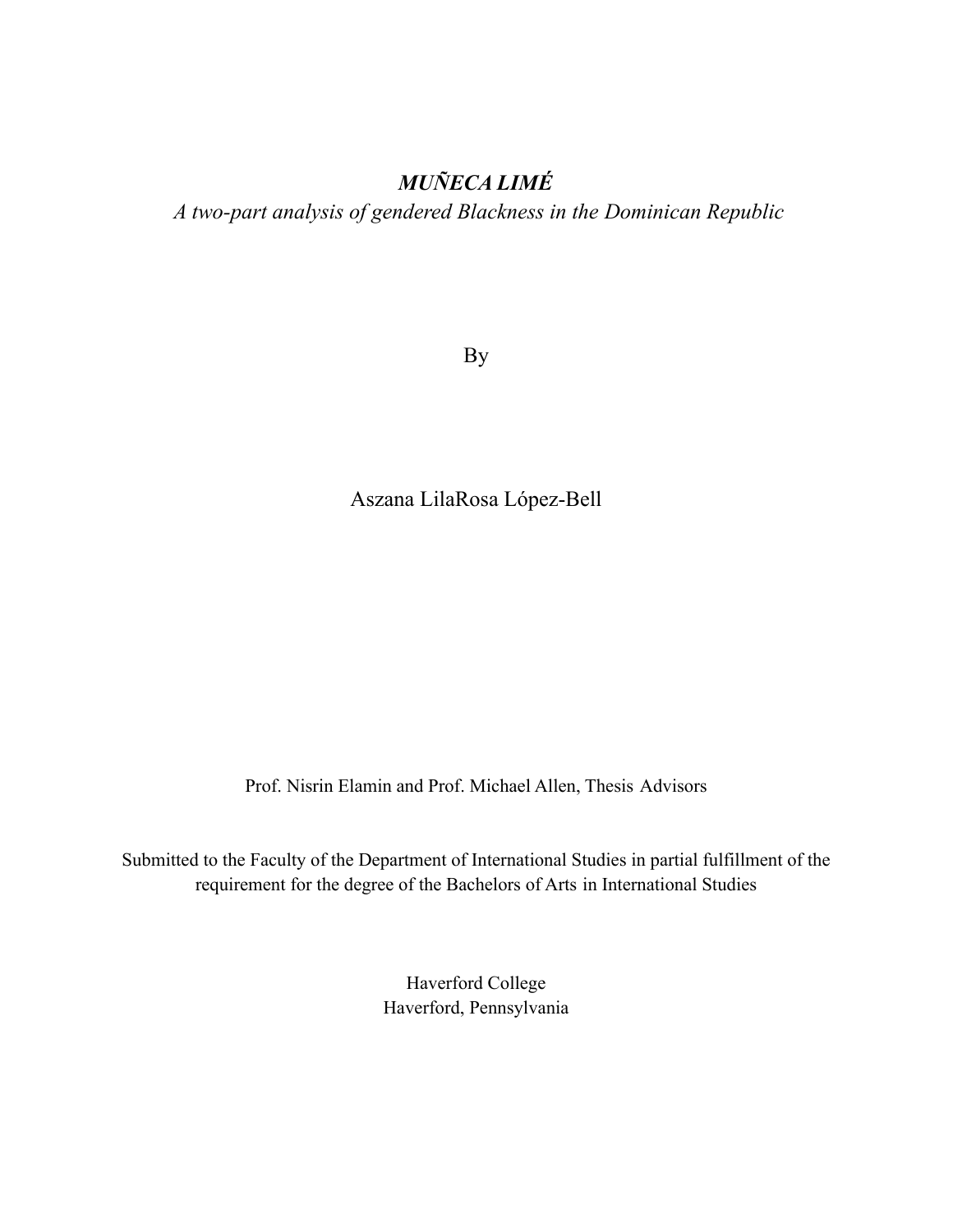| <b>Table of Contents</b> |  |
|--------------------------|--|
|--------------------------|--|

| On History                                                                                        |
|---------------------------------------------------------------------------------------------------|
| How did she come to be? Conceptualizing Dominicanidad, Blackness, and Womanhood<br>in History     |
| <b>Constructions of Womanhood</b>                                                                 |
| Constructions of Dominicanidad<br>Constructions of Dominicanidad                                  |
| Constructions of Womanhood                                                                        |
| Constructions of Dominicanidad<br>Constructions of Womanhood<br><b>Constructions of Blackness</b> |
|                                                                                                   |
| Limitations of the Written Word                                                                   |
| The Language of the Dominican Black Woman: Making and Creating                                    |
| <b>Research Methods</b>                                                                           |
| Why Garment Work                                                                                  |
| Contributions to the Field and Why International Studies                                          |
|                                                                                                   |
|                                                                                                   |
|                                                                                                   |
|                                                                                                   |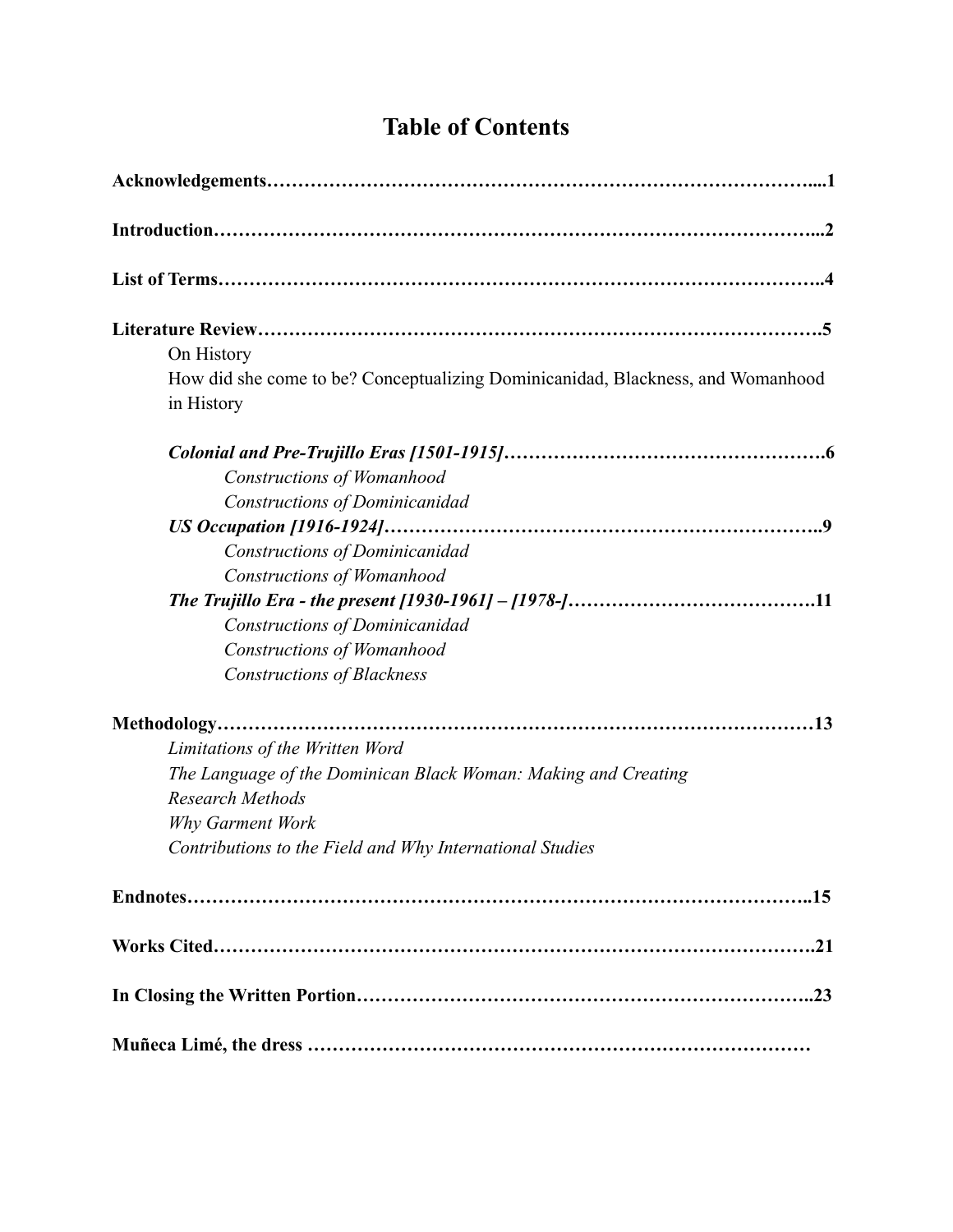### **Acknowledgements**

No project is ever done alone, so I'd like to thank my huge support system and helpers along the way.

Thank you to my thesis advisors, Prof. Nisrin Elamin and Prof. Michael Allen, for allowing me to do such a project, and supporting me along the way. Thank you Professor Nisrin in particular for the weekly meetings on zoom even when my hair wasn't done, for taking the time to know me and my thought process, for allowing me to miss some deadlines, and for understanding and believing in me. Thank you Shanel Campbell, my thesis advisor for the garment, for challenging me, for making me do that lining, for humbling me and telling me I could do it, for answering questions late into the night, for being the teacher I needed. Thank you to my senior thesis cohort, Kim, Jenny, Olivia, and Marita, for the revisions and feedback and jokes. Thank you Apt.23/WOCO/ baddies + Brandon and Roy: Erica, Mayra, Hasibe, Ali and Zarahy, for the moral support, literal unpaid labor, kpop music when I needed a pick me up, niceness when I was not, love and support and late-night study sessions. Thank you Woke Hoes, Zakiyyah, Jasmine, Camille, Lourdes, Nameera, Zarahy, Hasibe, Mayra, and Taryn, for the tiktoks, revisions, and love. Thank you triple to Mayra, for being a best friend and understanding how to help without me even saying it; triple to Hasibe, for pushing me and keeping me motivated and understanding me Aries-to-Aries; and triple to Erica, for being my same-appetite-same-thoughts-same-music-taste bestie and keeping me happy. Thank you to my mom, Vanessa López, for understanding me when I didn't understand myself, grounding me and reminding me of my power, for being proud of me, for trips to New York and each book I used, and of course, for birthing and raising me. Thank you to my step-mom and dad, Devonna and Changa Bell, for the calls to see if I was okay and for the love. Thank you Milad, for picking up late at night via instagram and helping me with sewing. Thank you Maya and Michael for the late night study session that I organized but was late to, for staying up too late with me, and for not watching Attack on Titan without me. Thank you to Michael again for bringing out the best of the dress in your photographs, for your artistic vision. Thank you Noémi Fernández, James Weissinger, Matthew Callinan, and the Hurford Center for making my exhibit a possibility. Thank you Dawn Lord for securing funding for my project, without you there would be no dress to speak of. Thank you Abuelita and Mama for guiding me and making me the woman I am becoming. Thank you to my fellow coop student workers for picking up my shifts. Thank you to Hagen, Harlem, Hendrix and the rest of my siblings for the random facetime calls, your joy kept me going.

Thank you to those who I have missed but not forgotten. Without you all, this project would have been a mere dream.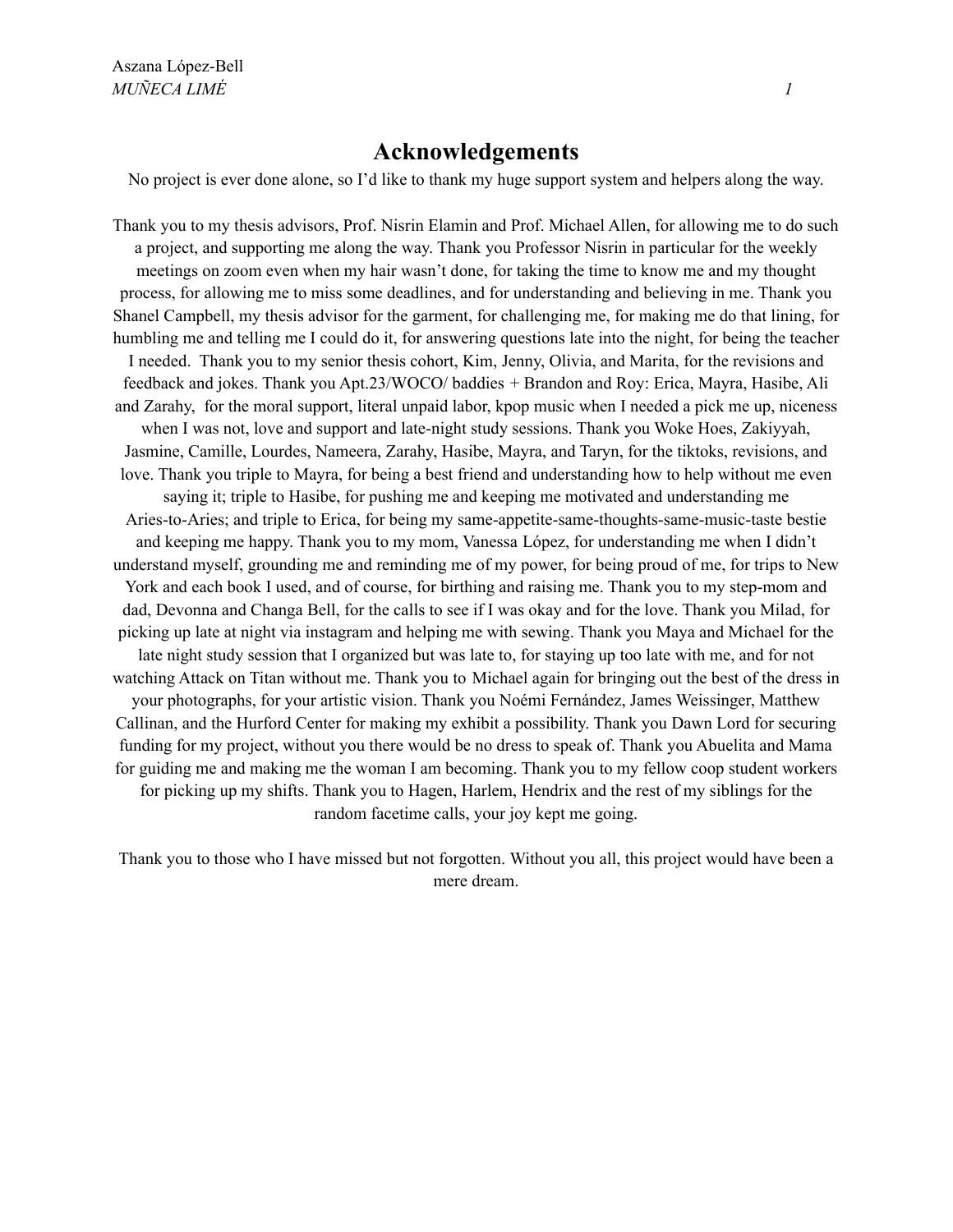### **Introduction**

Quisqueya and Ayiti were the first names given to the islands Christopher Columbus arrived at in 1492, those which would eventually make up the "longest European-inhabited territory" in the Western hemisphere. Not yet divided along colonial lines, Quisqueya meant "mother of all lands" and Ayiti "land of mountains", and the land was sectioned in directions: Maguá in the center, Jaragua in the west, Marién in the northwest, Higuey in the east, and Maguana in the south ("Quisqueya" 2021). When Columbus arrived, he renamed the island to La Isla Espanola, then shortened to Hispaniola. In 1607, when the French won colonial territory, they named their portion Saint-Domingue. Since 1492, then, Quisqueya has been a land of conquerors and the conquered. There have continuously been divisions among race, class, and culture between settlers, the enslaved Africans they brought, the aboriginals they nearly eradicated, and all those who fell in between.

Despite being the "longest European-inhabited territory" in the Western hemisphere, Hispaniola is also home to the first free Black nation in the world. Haiti, liberated in 1804, embraced its Blackness to the detriment of the colonizer, and yet was ignored by history<sup>1</sup>. In 1843-44, when Haiti controlled all of Hispaniola, Dominicans then sought independence by recruiting help from their previous colonizers. Although Blackness was [and is] abundant on both sides of the island, it has been embraced unequally on either side of the island. Throughout history, via US occupation and the rule of Trujillo, Hispaniola has remained divided along colonial lines and rules, with Haiti embracing Blackness, and the Dominican Republic aligning itself with whiteness.

In conceptualizing Blackness on the island, womanhood is foregrounded, though not explicitly. In the Dominican Republic, it is the Dominican woman who is most beautiful when she is *rubia* <sup>2</sup> and her hair preserved in a *tubi* 3 , and the Dominican woman who must *mejorar la raza* <sup>4</sup> and produce the next generation of Dominicans who are as light as possible. Conversely, it is the Haitian woman who is most hated, "...because [she may] reproduce the Haitian nation and even more so when in the Dominican Republic" (Guilamo 1). This reproduction extends past the creation of life to include the sharing of Haitian culture, which ultranationalists view as "cultural contagion", as well as the dissemination of the idea that Haitians may *not* be subhuman (Guilamo 83).

Born to a *rubia* Dominican artist from Washington Heights and a Black photographer from Baltimore, my Blackness, however, was not conceptualized in the Dominican context. Rather, it was first developed in Baltimore, a city of only Black and white, and within my African-American family. My Domincaness, however, is centered in New York, in that family which my grandmother started at 17 when she migrated to Washington Heights, where I am the darkest member of the family. Differently than my

<sup>2</sup> *rubia*: directly translated to blonde, but used to mean 'white-looking/passing' <sup>1</sup> Though Dessalines declared Saint Domingue independent in 1804, renaming it Haiti, the French government did not acknowledge this officially until 1824. The United States, on the other hand, recognized Haiti in 1862. More on making the Haitian revolution a non-event and the ignoring of Haitian independence in Ch. 3, *An Unthinkable History: The Haitian Revolution as a Non-Event* in *Silencing the Past* by Michel Rolph-Trouillot, 1995.

<sup>&</sup>lt;sup>3</sup> tubi: a way of wrapping straightened hair so as to protect it from weather and preserve its style. Best completed with a net to keep hair from falling out of the tubi. *[Shown](http://mydominicanjourney.blogspot.com/2012/06/dominican-salons-el-santuario-de-las.html) here*

<sup>4</sup> *mejorar la raza:* directly translated to 'improve the race'. A common saying used in Latin America and especially the DR in which 'improving the race' means marrying and reproducing with someone with European heritage/someone who is whiter than you, so as to make the race less Black.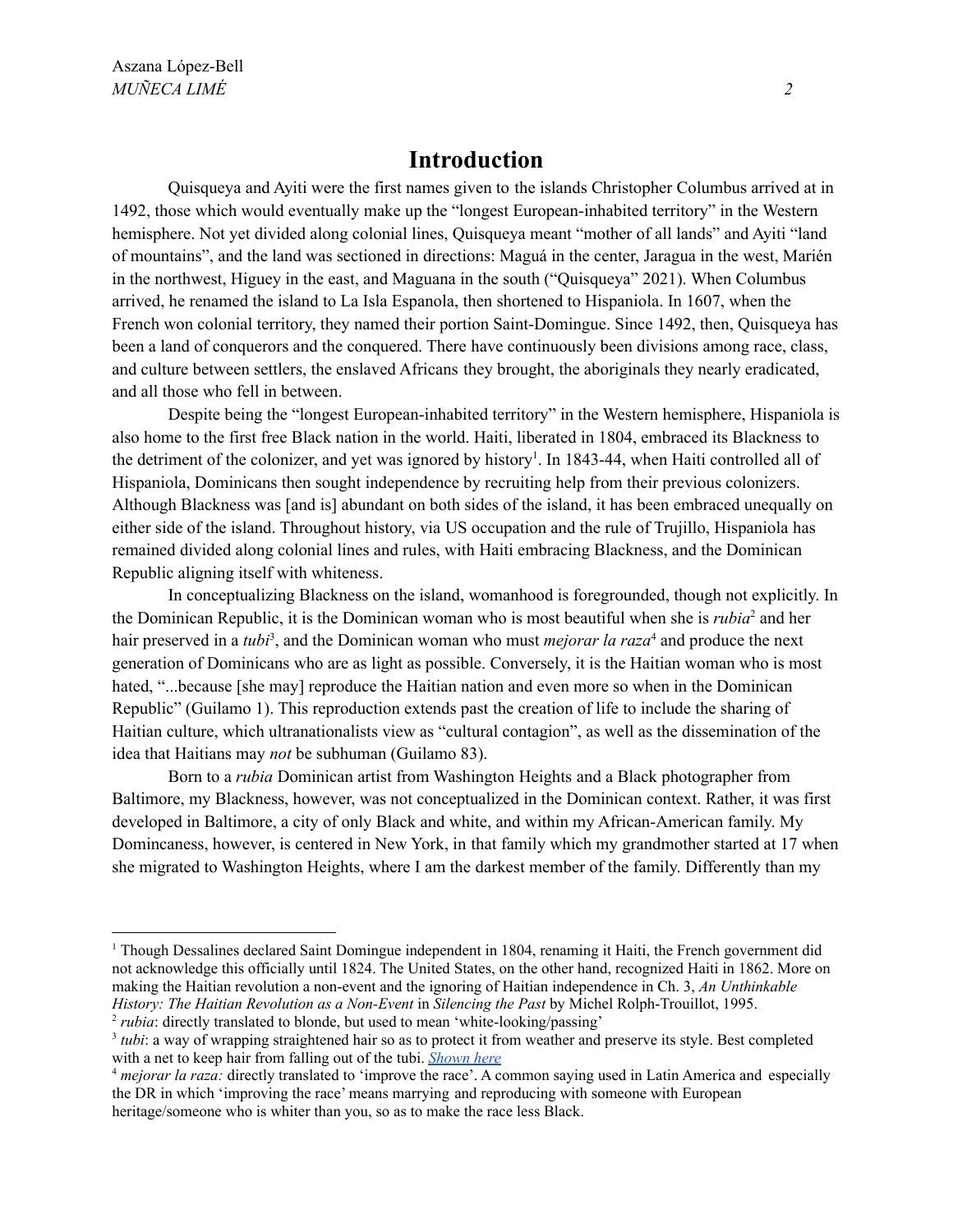#### Aszana López-Bell *MUÑECA LIMÉ*

peers on the island, or even those in New York<sup>5</sup>, I see this Dominican racial turmoil in a unique manner. Whereas my status as a Black woman is regarded as subhuman in the US; as the status of Haitian women is in the DR, I also receive the privileges of being Dominican in DR; as I do being light-skinned within the African-American community.

Through study of particular moments in Dominican and Haitian history, indigenismo and Blackness on the island of Hispaniola, and taking into account my own African-American Blackness, I seek to define the Dominican Black woman outside of traditional norms, confines, and conceptions. My definition will be contextualized non-traditionally, taking the form of a garment which the Dominican Black Woman would not wear, but rather one which represents what the Dominican Black Woman may be. I choose a garment as a vessel to understand the Dominican Black woman in order to emphasize the importance of tangible items in cultural understanding, and to challenge the assumption that the written word is the only legitimate source of scholarly knowledge.

First I will begin with a list of terms, which will define the Dominican Black Woman, as well as terms relevant to her history. Then I will review a series of books alongside relevant time periods, contextualising Dominicanidad, Blackness, and Womanhood, in particular. Next, I will explain my methodology, detailing my research methods and explaining why I went about creating a garment in addition to writing. I will then note my contributions to the field of International Studies, as well the reasons for examining this topic through International Studies. Finally, I will conclude with the analysis of my research, taking physical form in the garment.

<sup>&</sup>lt;sup>5</sup> Here I mention New York because of the high concentration of Dominicans in the city. As of 2016, 60% of Dominican immigrants to the US lived in New York. (Batalova, Zong 2021)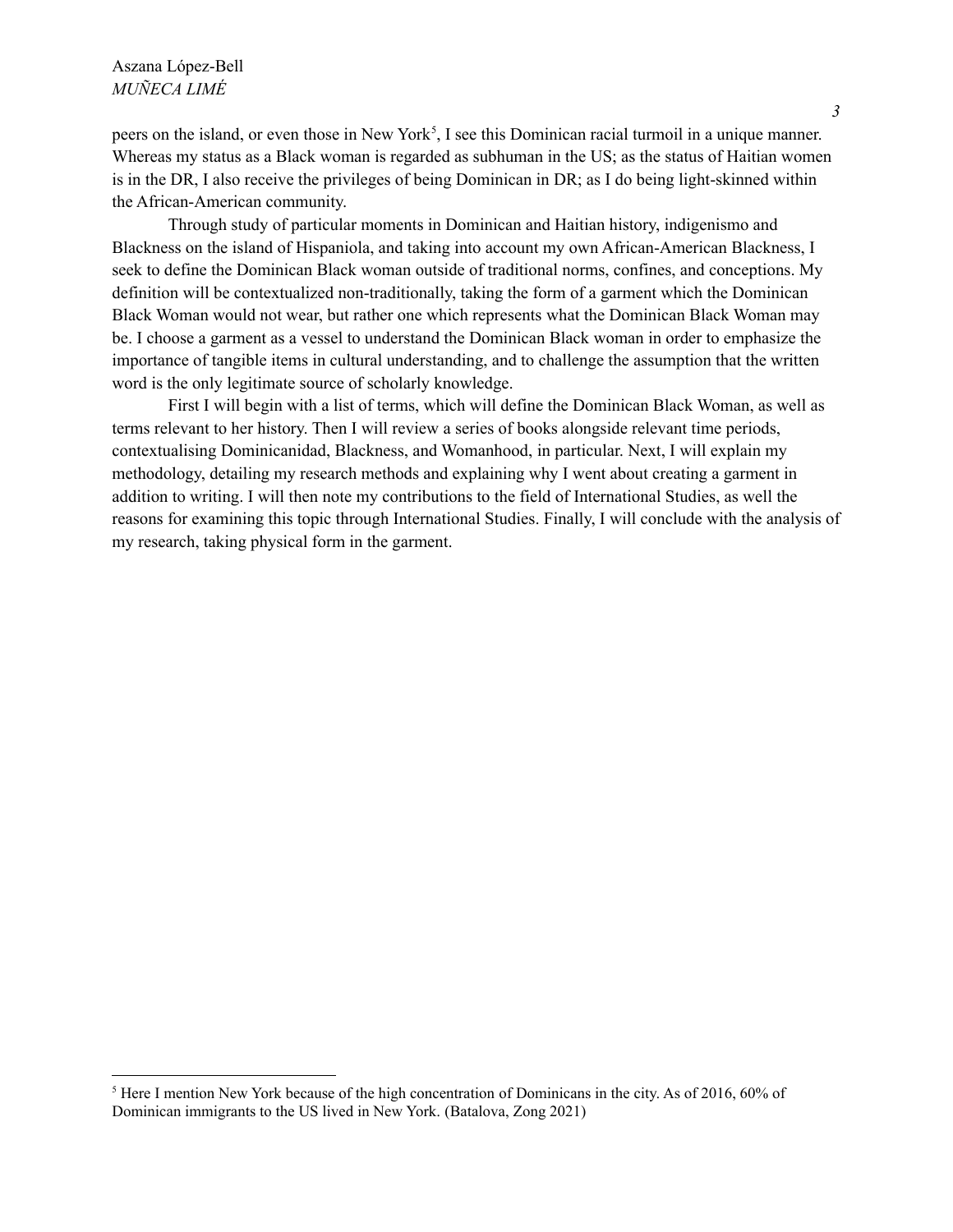### **List of Terms**

*Dominican Black Woman (DBW):* My embodiment of the Dominican Black Woman, a representation of Blackness, Womanhood, Dominicanidad, and the Dominican nation as a whole. In researching and analyzing the DBW I do not seek to create a monolith of Dominican Black women (ie. all Dominican Black Women  $\neq$  the Dominican Black Woman), but rather a possibility of what she could be, and how she could be viewed.

*Dominicanidad:* Dominicanness; the essence of being Dominican, as it relates to culture, worldview, ways of being, etc.

*Antillean; Pan-Antillean [as related to the Antilles]:* People hailing from the archipelago, or island group, colloquially referred to as 'The Carribean', that which is bordered by the Gulf of Mexico and the Carribean Sea and includes: the Cayman Islands, Cuba, the Dominican Republic and Haiti, Jamaica, and Puerto Rico in the Greater Antilles, and the northerly Leeward Islands, Windward Islands, and the Leeward Antilles in the Lesser Antilles ("Antilles" 2021).

*Mestizaje:* Mixedness; The nature of being racially mixed. Used as a racial identifier throughout Latin America, usually in an effort to erase Blackness and instead align with Indigenous and White roots or ethnic ambiguity.

*Multaje:* Mulatto-ness; The nature of being racially mixed with Black and White.

*Indigenismo:* Indigeneity. Also used frequently throughout Latin America by ethnically ambiguous people, who usually *do not* have direct ties to indigenous peoples, as a racial identifier to avoid aligning with Blackness.

*Jezebel:* One of the caricatures of African-American people created in the US and popularized in minstrel shows, those which include Mammy, Sambo, Uncle Tom, and the Black Buck, among others. The Jezebel was a hypersexualized Black woman with uncontrollable sexual urges, and the antithesis to the proper Victorian woman championed at the time ("Stereotypes" 2021).

*Cimarron:* Runaway slave; Fugitive slave; The living embodiment of resistance and the desire for freedom by any means.

> *\*A quick note to readers: For the rest of this thesis, please read the footnotes. They contain valuable information and quotes that are fundamental to the Dominican Black Woman and my argument.*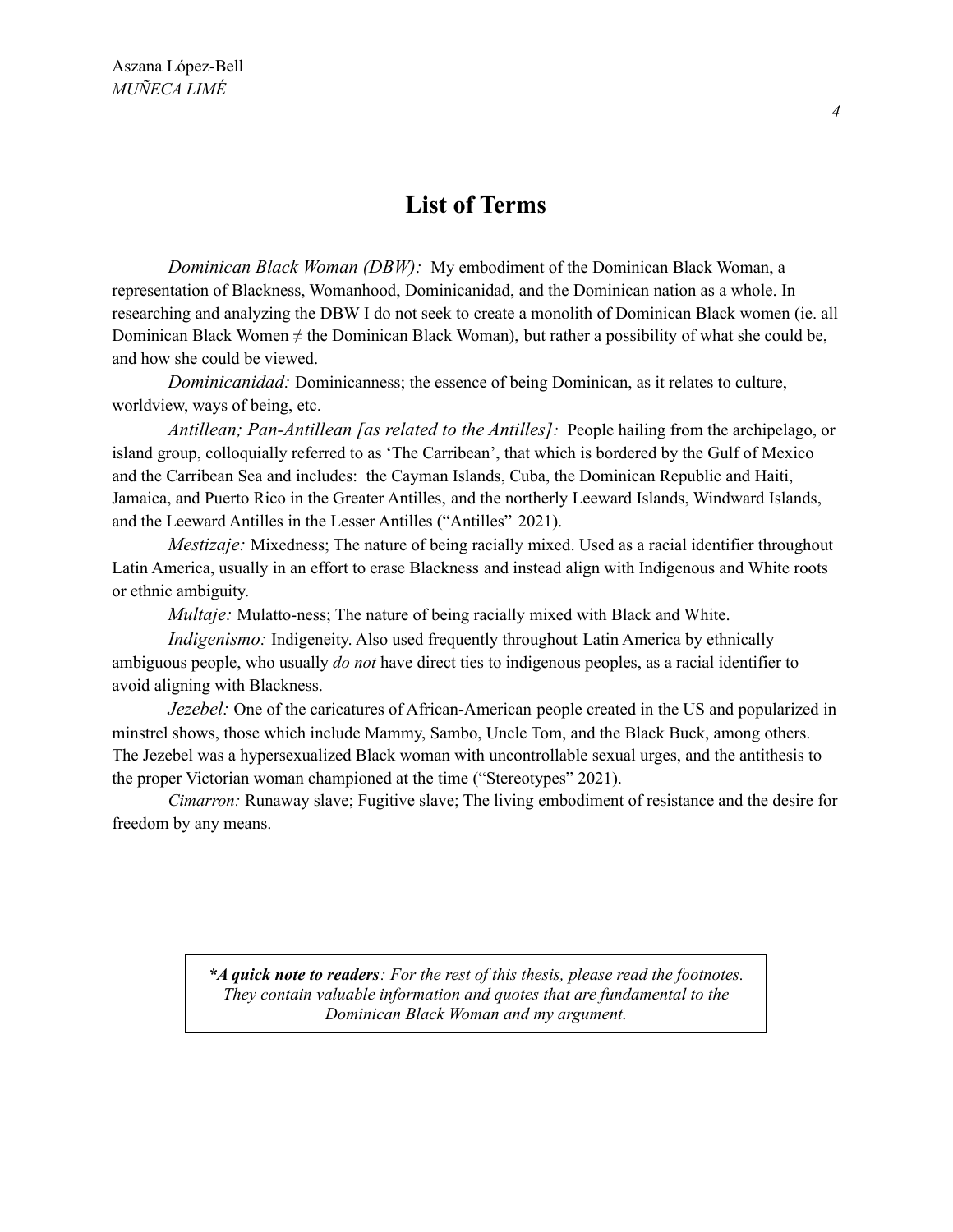## **On History**

Looking for the definition of history, multiple meanings are found. History may be "a chronological record of significant events… often including an explanation of their causes"; the study of what happened, who it happened to, why it happened, and so on. Additionally, history may be a study: "a branch of knowledge that records and explains past events ". In its latter definition, history is based on fact and reliable sources, and so seemingly irrefutable. However, in academic and non-academic settings alike, this idea is questioned. Even in Merriam-Webster's dictionary, the first definition of history is "[a] tale, [or a] story" ("History" 2021). Remembering the popular quote, "History is written by the victors", also emphasizes history as a tale.

Therefore, though produced with certainty, we also realize that history is in fact *produced*, and that there is some human component in history. As Michel Rolph-Trouillot argues in *Silencing the Past,* in creating and becoming history, humans act as both actors and narrators, and thus history becomes a dichotomy: the story of "what happened and that which is said to have happened" (Trouillot 1995). If we ourselves are not witnesses to what has happened, we may only rely on what is said, even if it is obscured, or certain voices are silenced. Trouillot also says "At best, history is a story about power, a story about those who won." If we include this frame of thinking, along with our construction of history as a dichotomy, we may form a different definition of the term. Instead of neutral fact, history then is a production biased in favor of the powerful. If we accept this to be the true definition of history, how then may we reframe our study of history, so as to prioritize those marginalized by gender and race?

In our redefinition of history, history is a production by and in favor of those in power–in the Dominican context: white, male elites. With this figure as an actor and narrator of history, the Dominican Black Woman can never be accurately understood, represented, nor served by history. To overcome this dilemma, then, we must develop a counternarrative. Instead, the Dominican Black Woman must be allowed to be both actor and narrator, not solely subject of the West<sup>1</sup>. In order to reclaim/repossess what white-washed histories have erased, I will center the Dominican Black Woman in my telling of history. I will include schools of thought and time periods that are most relevant to her, instead of those applicable to a greater 'Western' understanding. Additionally, I will tell her story as a Dominican Black Woman myself, so as to study "across" or horizontally instead of "down", as much of Western-biased history has done. My own positionality as a Dominican Black Woman will be important, because no one may know her better than herself. In studying the DBW, I will interrogate different aspects of her identity, specifically *Dominicanidad, Blackness, and Womanhood*, grounding each in various parts of history. By centering the Dominican Black Woman, then, I will tell not an inaccurate history, but rather a history from one of the voices which has been silenced.

# **How did she come to be?** *Conceptualizing Dominicanidad, Blackness, and Womanhood in History*

*•••*

Before creating the embodiment of the Dominican Black Woman, I first must find her: *Who is she? Where has she come from? What does she practice? What is she scared of? What does she rejoice in? What does she internalize? How are her Dominicanidad and Blackness interrelated? What makes her Dominican, what makes her Black, and how do these identities intertwine? How do her*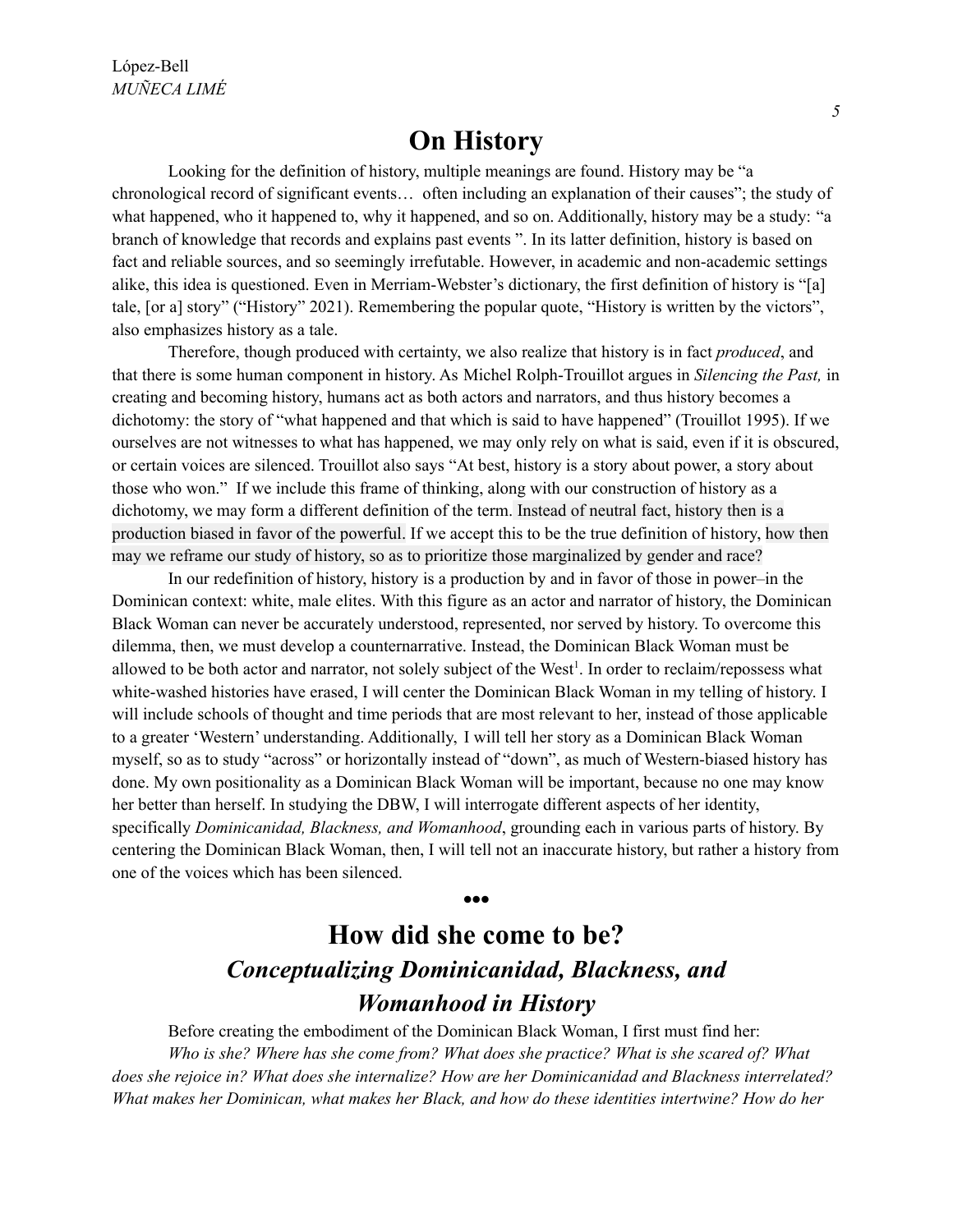*identities oppose each other? How has she been misrepresented, and how has she represented herself? Am I her, and is she me?*

## *Colonial and Pre-Trujillo Eras [1501-1915]*

*•••*

### *Constructions of Womanhood*

**Literature:** Mujer y Esclavitud by Celsa Albert Batista (Batista 1990)

Though officially dated to 1518, the presence of Black women in the Antilles, and in particular on the island of Hispaniola, has been noted since 1501. This date comes from reference to a Black woman in a medical clinic, found in *Cultura Africana en Santo Domingo* by Fradique Lizardo (19). Like Black men, Black women were brought to the Dominican Republic as enslaved Africans, and played various roles during the colonial era.

The Black Woman 2 *(see endnotes)* in the Colonial era was:

- Una 'Mecanismo de contra insurgencia' (27); A Mechanism against insurgence. In *Mujer y Esclavitud*, Celsa Albert Batista cites the primary reason for the rise in trafficking of Black women as slaves as a tool in preventing slave insurgence. Spaniards specifically brought women so as to change the temperament of enslaved Africans and to promote marriage and happiness. In this way, Black women were used to perpetuate and strengthen slavocracy and racial capitalism.<sup>3</sup>
- Mecanismo *para* la insurgencia*;* A Mechanism *for* insurgence. Though brought initially to quell possibilities of insurgence on the island, Black women slaves also became important figures in slave uprisings. Batista estimates there were '2,335 esclav**as** cimarronas [female fugitive slaves]' (51), and in capture, men and women both received the same punishment. 4
	- The earliest recorded mass *insurgencia,* in which Black women surely took part, was the slave revolt of 1521. For more on this event, see *The Santo Domingo Slave Revolt of 1521 and the Slave Laws of 1522: Black Slavery and Black Resistance in the Early Colonial Americas* by Anthony Stevens-Acevedo
- A tool to reproduce slave labor. This use of Black women, to perpetuate the system of racial capitalism, would continue past the colonial era.
- The basis for Dominican culture and connection to Black diaspora.<sup>5</sup>

**Literature:** The Mulatto Republic by April Mayes (Mayes 2015)

The Dominican Black Woman in the pre-Trujillo era was:

● Caregiver to the nation: In the early 1900s the *normalista,* or teacher, was established. She was the ideal woman, educated, "virtuous", and pure, and took the duties of the home to the workplace, thus not challenging gender norms too much (Mayes 119). Normalistas helped boost the nation during economic depression, and were critical to development as they educated men. Black Dominican women like Evangelina Rodriguez and Petronila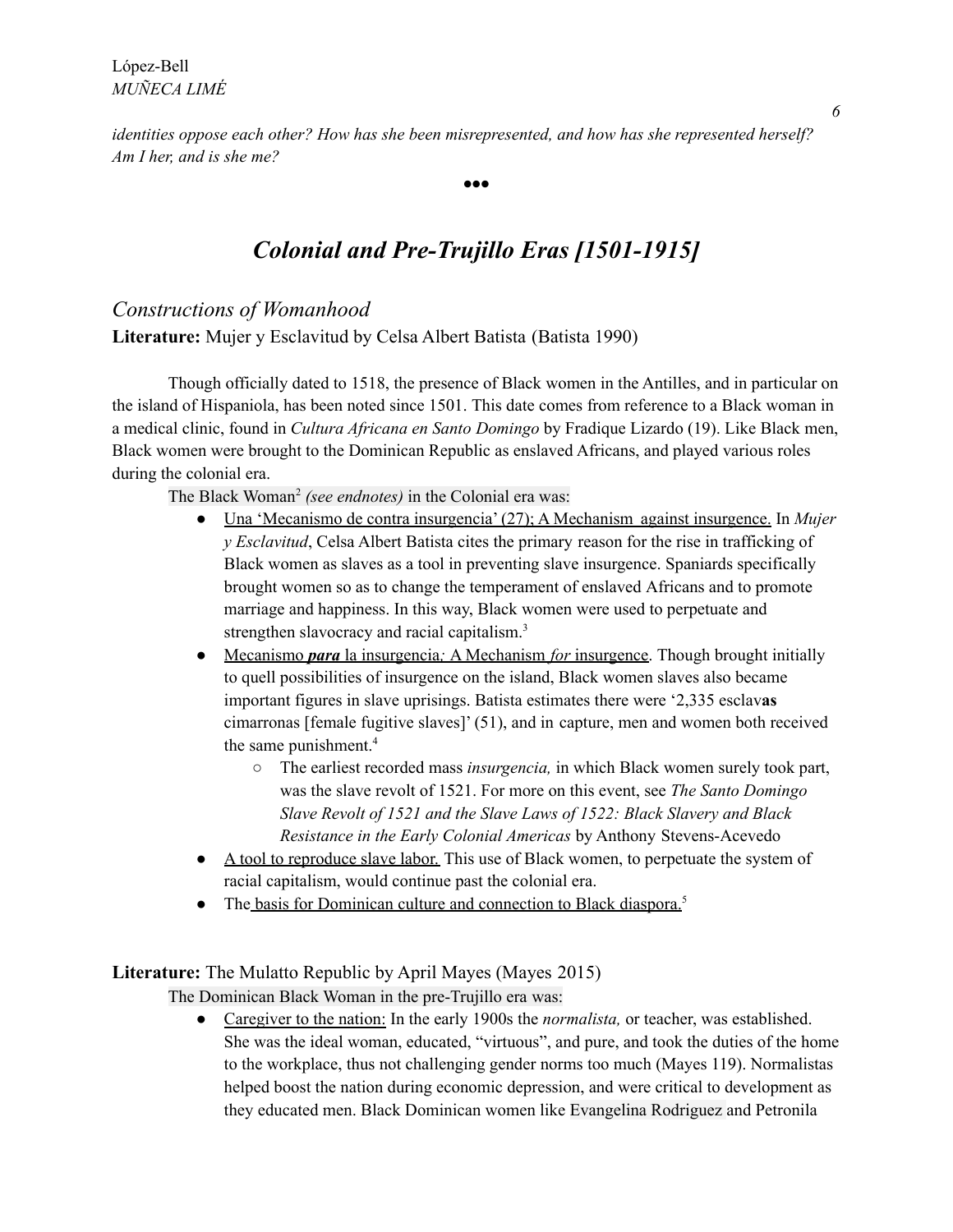Angélica Gómez were able to rise socially because of this role. Rodriguez would go on to write *Granos de polen*, which outlined the importance of the normalista's role. 6

### *Constructions of Dominicanidad*

**Literature:** The Mulatto Republic by April Mayes (Mayes 2015)

Slavery was abolished for the final time in 1822 ,by Haitian President Jean-Pierre Boyer ("Afro-Dominicans" 2021). On July 25, 1865, the last of the Spanish troops left Santo Domingo, annulling its annexation to Spain and establishing the Second Republic. The Second Republic was characterized by continuous warfare as military generals (*caudillos)* established military rule. Across the region, neighboring countries like Cuba achieved political autonomy, while others battled US intervention. Amidst this chaos, the Dominican Republic began to ask itself: *Who am I?* ("Dominican Republic Profile" 2018) (Mayes 18)

As defined by Dominican scholars of the time, Dominicanidad was:

- A race united against tyranny. This thinking was led by Juan Pablo Duarte (1813-1876), a leader in the 1844 revolt against Haitian President Boyer.<sup>7</sup>
- A mixed (mulatto) nation sharing "a bond through Hispanic cultural norms." Pedro Francisco Bonó (1828-1906), a Dominican politician and scholar, defined this dominicanidad as multaje, and specifically differentiated the Dominican Republic and Haiti by their treatment of their respective colonizers and other European countries, calling Dominican foreign policy more "cosmopolitan" (Mayes 25, 27).
- As defined by Dominican writer Manuel de Jesús Galván (1834-1910) in his fictional novel *Enriquillo*, Dominicanidad was characterized as the loyal "Indo-Hispano''; a Taíno accustomed to Hispanic norms, who delivered Santo Domingo back to Spain. Galván emphasizes mestizaje and indigenismo in his novel, so there is a sense of belonging to the island whilst maintaining a cultural connection, and cultural inferiority vis-à-vis Spain (Mayes 23).
- Gregorio Luperón (1839-1897), former president of  $DR<sup>8</sup>$ , and Eugenio María de Hostos (1839-1903), a Puerto Rican scholar and advocate for independence, thought of dominicanidad across borders, as a part of a larger "Pan-Antillean" race united against US foreign occupation. Like other scholars, Luperón was loyal to Spain, and he advocated for upholding Spanish norms like his predecessors. Though Luperón and Hostos' definition of dominicanidad was transnational, Hostos did not include Haiti in his conceptions of the Antillean Confederation. So although transnational, Dominicanidad still related back to Spain, and distanced itself from Haiti (Mayes 28, 31)("Eugenio" 2021).

As defined by the US: The United States (US) also had its own definition of Dominicanidad, this definition influenced by its desire to annex the Dominican Republic (DR). In this era, the US believed DR to be a white nation endangered by its neighboring Black nation, Haiti. In addition, US politicians envisioned DR as a nation that could be a haven for Black and White Americans (from the US) to live in racial harmony.<sup>9</sup>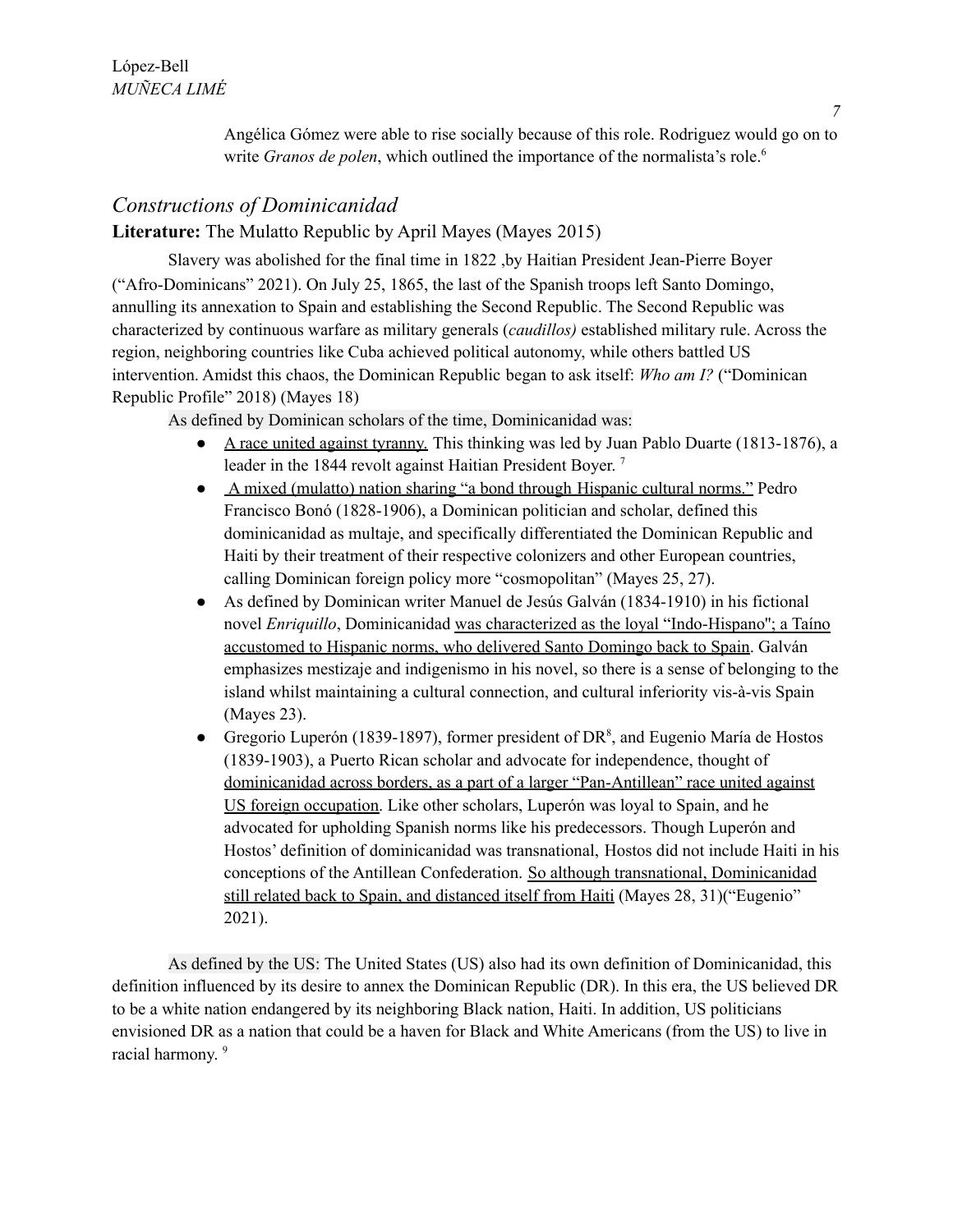*It is important to highlight conceptions of womanhood and dominicanidad in this period because it was in its first iterations; the first Black woman is documented in 1501, and the first scholarly musings of Dominicanidad occur in the mid-1800s. These happenings and historical conceptions were to become the basis of Black womanhood and Dominicanidad on the island, and they are central to my analysis of the Dominican Black Woman.*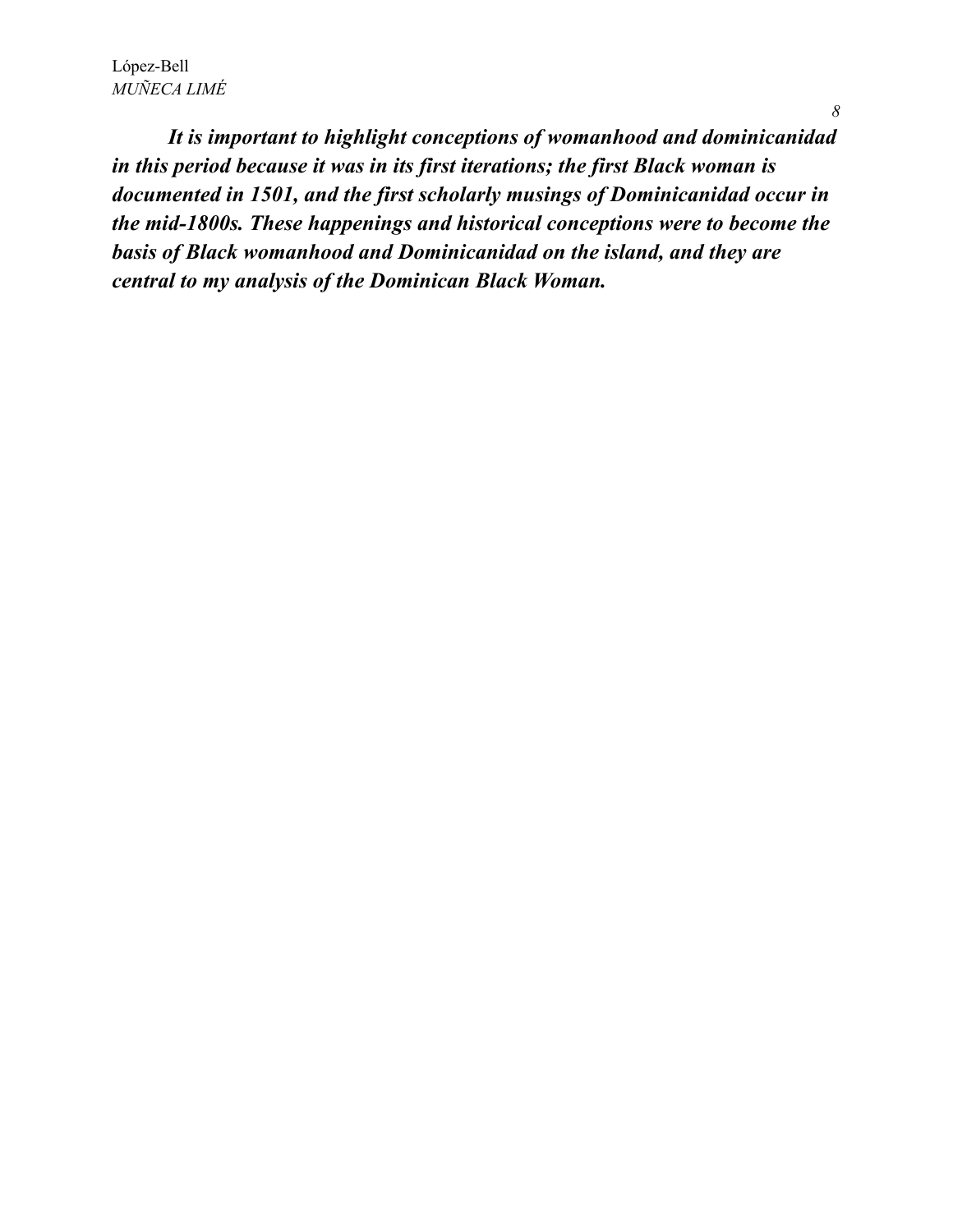## *US Occupation [1916-1924]*

### *Constructions of Dominicanidad* **Literature:** The Mulatto Republic by April Mayes (Mayes 2015)

Beginning in 1916, the United States occupation of the Dominican Republic was justified and maintained in order to keep the white minority in power. As expressed in John C. Calhoun's quote *(see footnote* 9), the US viewed DR as threatened by the presence of Haiti, a free Black nation. In addition, West Indian immigrants in DR, who were followers of Marcus Garvey (Garveyites), and the UNIA (Universal Negro Improvement Association), further strengthened reasons to maintain occupation, as they made the possibility of a Black revolt a reality. It seems the US was projecting its own fears of Black revolt and resistance domestically onto DR. Provost Marshal Kincade, a US military official at the time of occupation said: "'While [dominance over the white race] would be impossible in the United States, it is not at all impossible here after the occupation ceases.'" (Mayes 96)

As **re-defined** by the U.S, who now played a pseudo-colonizer role above the Dominican Republic, Dominicanidad was:

to be 'racially-mixed' or mulatto. This was emphasized further by the presence of Marines on the island, who brought Jim Crow era thinking and categorizations to the island. These categorizations became real on the island with the instating of the census, the first of which was conducted in 1920.

As **re-defined** by the Dominican nationalists, under US occupation/colonization:

- Dominicanidad transformed into latinidad. This was done in an effort to counteract US occupation, with its roots in white supremacy. Maintaining the previous alliance with Spanish norms, latinidad also "emphasized social order, patriarchy, and racial identity." In addition, latinidad, proposed by nationalist, anti-occupation activists, maintained that " 'Latin' people were morally superior to Anglo-Saxons", thus drawing further differences between Dominican white and American white (Mayes 113).
- Along with latinidad, hispanidad was created, this term directly in contrast to Garveyism and the Black male (the former movement emphasized by West Indian immigrants on the island). In this instance, hispanidad created an identity directly tied to Spain which emphasized " 'civilized' patriarchal authority", the opposite of which was the Black male. Thus this idea was anti-Black and anti-immigrant, in that it was perpetuated particularly to differentiate Dominicans from Black, West Indian immigrants. These ideas of a "civilized patriarchy" and anti-Blackness were to be institutionalized during the Trujillo Era (Mayes 115).

### *Constructions of Womanhood*

**Literature:** The Mulatto Republic by April Mayes (Mayes 2015)

As defined by male nationalists, who embraced hispanidad, womanhood was: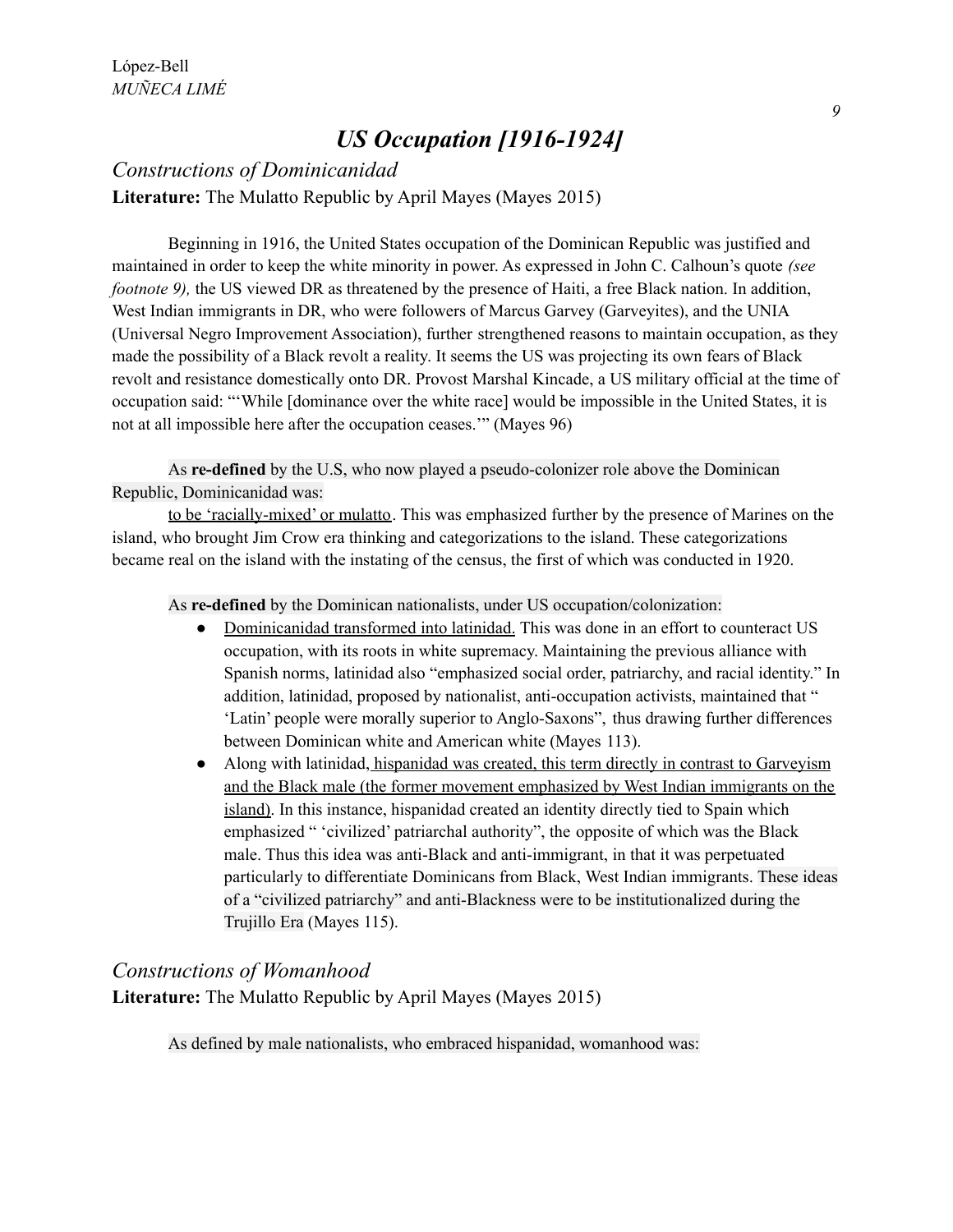- "An affront to Hispanic culture" (Mayes 122). This particular conception came in opposition to the liberalization of womens' roles in the workplace and style, which were due to US occupation. 10
- An embodiment of the nation's sovereignty. In this way of thinking, purity aligned with sovereignty, and dishonoring hispanic culture became conflated with defiling the nation's purity.<sup>11</sup>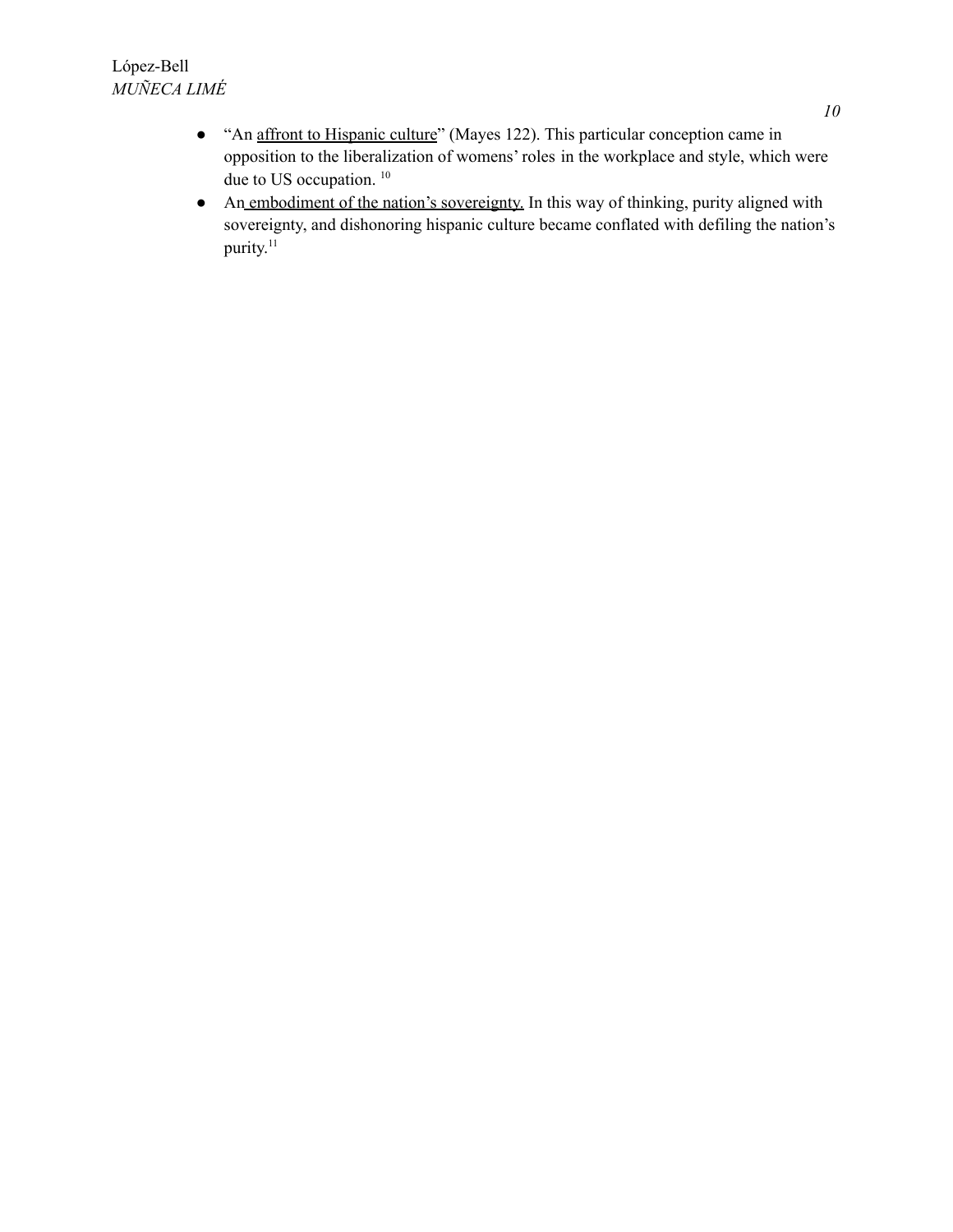## *the Trujillo Era - the present [1930-1961] – [1978-] 12*

### *Constructions of Dominicanidad*

**Literature:** The Virility of the Haitian Womb by Daly Guilamo (Guilamo 2019) Denationalization and Statelessness in the Dominican Republic by the Inter-American Commission on Human Rights ("Denationalization" 2021) Ugly History: The 1937 Haitian Massacre by Edward Paulino (Paulino 2018)

Pre-Trujillo, conceptions of Dominicanidad were neither anti-Black (except when conflated with hispanidad), nor explicitly anti-Haitian. However, these conceptions of Dominicanidad were not pro-Black, and a clear effort was made to distinguish Haiti, an all-Black nation, from the DR (even when DR was majority non-white). During Trujillo's 31 year reign, through state-sanctioned violence, anti-Black propaganda, and isolation, Dominicanidad transformed. Trujillo, himself a quarter Haitian and trained by the US military, was an embodiment of the relationship between colonizer and the colonized. His violent regime embodied the colonizer's fear of insurrection and revolt (that which was made possible by the Haitian revolution) especially in its violence against Haitian people, and its eradication of dissidents. But also, his hatred for his own Blackness is reminiscent of the often-seen self-hatred of the colonized, a hate created when your own being becomes the reason you are kept from freedom.

From henceforth, Dominicanidad is institutionalized anti-Haitianism. As Trujillo had complete control of all aspects of government and society at this time, anti-Haitianism is best seen through governmental policy. In the years following Trujillo's era, anti-Haitianism is again best tracked through governmental policy, especially as it relates to citizenship laws.

*Trujillo-Era Policy*

- 1937 Perejil Massacre/El Corte/Kout Kouto-a: The "ethnic cleansing" of 6,000 25,000 Haitian and Dominicans of Haitian descendent (or those suspected to be of Haitian descendent) on the Northwest border of DR and Haiti (Paulino 2018). Protection of Dominican farmers was used as a political front for the killings, in which "'The majority of dead people were wives, mothers-in-law, sisters, nieces, friends, [and] domestic servants'" (Guilamo 77) – women. To this day there are no official counts of how many lives were lost. Called the 'perejil *(parsely)'* massacre because of the use of the pronunciation of the word as a method to distinguish Haitians and Dominicans.<sup>13</sup>
- Re-interpreting history during the Trujillo era so as to deny Black ancestry (Guilamo 78).
- Anti-vodou laws (Guilamo 78).

*Post-Trujillo Policy*

● After Trujillo, in constructions of citizenship: Both in the 1990s with Joaquin Balaguer, and then in 2013, there were laws passed prohibiting Dominicans of Haitian descent, or Dominicans with undocumented parents, from obtaining citizenship.<sup>14</sup>

### *Constructions of Womanhood*

**Literature:** The Mulatto Republic by April Mayes (Mayes 2015)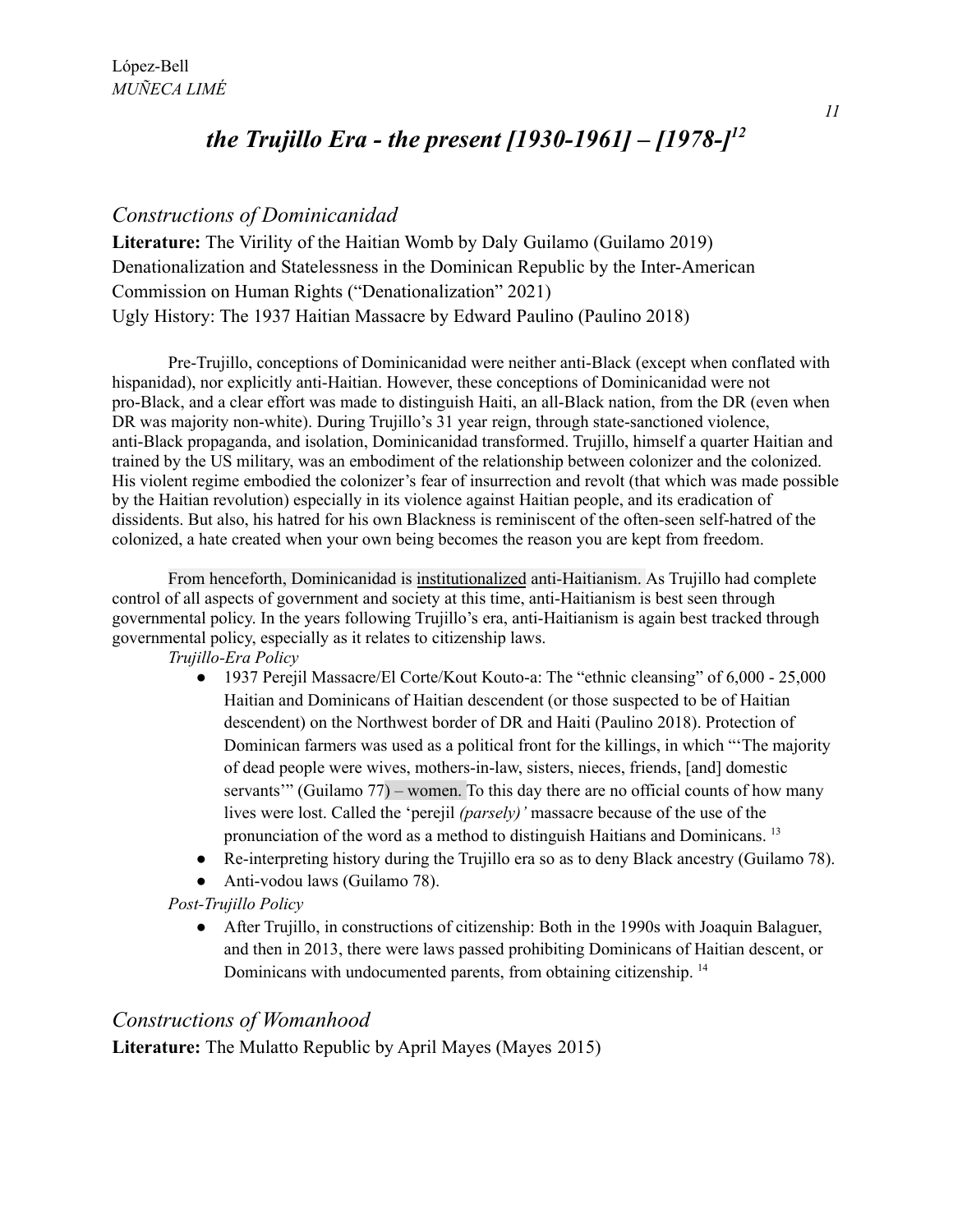Womanhood, in the case of Evangelina Rodríguez, the Dominican Republic's first medical school graduate, an Afro-Latina doctor, activist, feminist, and strong opponent to the Trujillo regime, is protection and care for all women ("Andrea Evangelina Rodríguez Perozo" 2021). First starting as a *normalista (see pages 6-7)*, Rodríguez studied gynecology and obstetric medicine in Europe. Upon returning to DR from Europe, Rodríguez worked in San Pedro with poor women, children, 'fallen women', prostitutes, and Black women [all those women *not* protected under Trujillo-era feminism]. She helped establish the San Pedro Maternity hospital and ran workshops on hygiene and well-being for low-income women. As an outspoken Dominican Black woman, however, her actions were not taken without consequence (Mayes 138).

● "Her African heritage, and single-mindedness positioned her much like the poor women she tended to, as beyond the boundaries of acceptable Dominican womanhood and the emerging Hispanic nation… persecuted by Trujillo's security forces… she suffered a mental breakdown and starved to death on the streets of San Pedro in 1947." (Mayes 138)

As the era of Trujillo completely isolated citizens for 30 years, whilst institutionalizing anti-Blackness and anti-Haitianism as inherent to Dominican identity, the years following saw the birth of a generation of anti-Black Dominicans, regardless of skin color, class or gender. As with any society there are Dominicans who are not anti-Haitian, and these exceptions should also be recognized.

### *Constructions of Blackness*

**Literature:** The Virility of the Haitian Womb by Daly Guilamo (Guilamo 2019)

As defined by anti-Black Dominicans, Blackness is:

- A cultural contagion. In the Virility of the Haitian Womb, Guilamo asserts that the Dominican conservative elite think of Blackness as something distinctly Haitian, in which contact with Haitians can lead to "catching" aspects of Black culture.<sup>15</sup>
- As a literal contagion, with the racist undertone that Haitian Blackness is inherently dirty. 16
- When gendered, characterized similarly to the Jezebel, in that she is hypersexualized and made the antithesis of the proper woman, in this case, the Dominican woman.<sup>17</sup>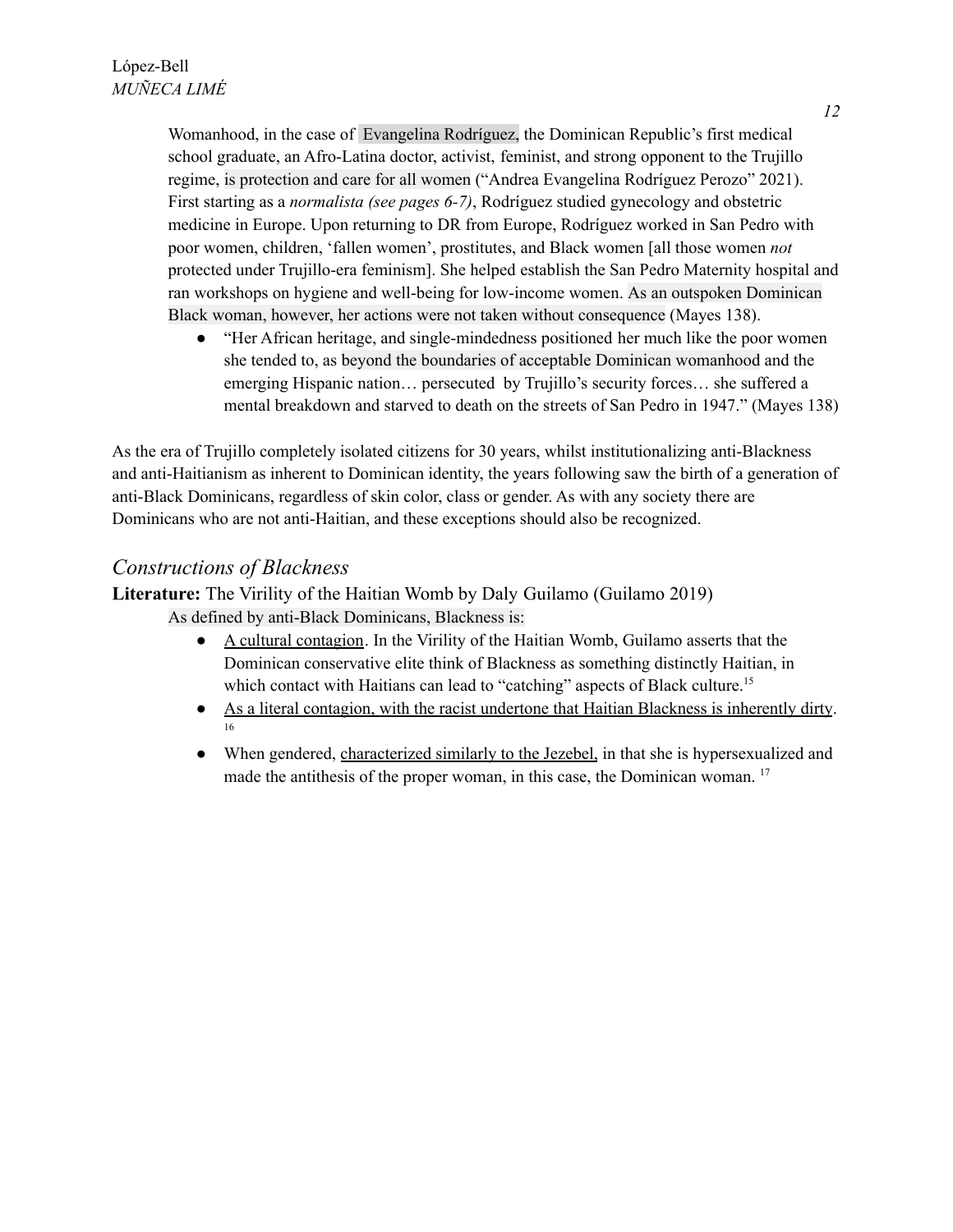### **Methodology**

#### *Limitations of the Written Word*

For centuries, the written word is what limited the Dominican Black woman in telling her own history. In the colonial era, her masters forbade her from learning to read and write, as knowledge may have freed her. The Dominican white male elite spoke for her, and in effect, silenced her. During US Occupation, though she received greater freedoms as a woman, her Blackness was stifled. Not included in theories of hispanidad, latinidad, or mulataje that defined her other Dominican counterparts, she was still not able to tell her entire story. Later, in the Trujillo era, her role as normalista served to strengthen the men of her nation, and in allowing room for their stories, she was not able to tell her own. In the years after Trujillo, having never been able to tell her story, she became the subject of others', hypersexualized by women and men alike.

In other words, the Dominican Black woman has never been fully understood in history in large part because of the written word, and those who have written history. Though I could try to write so as to replace what is missing, Fanon says this is futile:

*"To speak as the colonized is… to participate in one's own oppression and to reflect the very structures of your alienation…"* (Drabinski 2019)

Conversely, I will speak a language that is inherently ours–for the Taíno language, or the Yoruba language, or the Spanish language is not entirely ours– instead of fitting into an already broken system. In an effort to surpass the boundaries of the written word, and to speak the language of the Dominican Black women–the language of making and creating– I will create a garment.

### *The Language of the Dominican Black Woman: Making and Creating*

Dominican Black Women have been using making and creating as a way to define themselves for centuries. This is seen as early as the era of slavery, where laws forbid Black women from adorning themselves *(see endnote 5, 'Contribuciones estéticas')*. These aesthetic contributions later became the basis for Dominican culture, and served as the first markings by Dominican Black women in history. As normalistas, Dominican women again engaged in making and creating*,* this time making schoolboys into men. Throughout all of these periods Dominican Black (and non-Black) women made visual art that narrated their daily life, as well as processed themes of motherhood, colonialism, sexuality, and the body. *For more on Dominican female visual artists, please see endnote 18*. <sup>18</sup> More recently, Dominican artists like Firelei Baez and entrepreneurs like Carolina Contreras of Miss Rizos have again been making their mark on history by creating. *To learn more about Firelei Baez, please visit*

*[https://art21.org/artist/firelei-baez/,](https://art21.org/artist/firelei-baez/) to learn more about Carolina Contreras of Miss Rizos, please visit [https://bit.ly/2RdWTZZ.](https://bit.ly/2RdWTZZ)*

#### *Research Methods*

Using this language of making and creating, I will ground my analysis in the idea of arts-based research. Arts-based research is research combined with an awareness of aesthetics that serves as "... an effort to extend beyond the limiting constraints of discursive communication in order to express meanings that would otherwise be ineffable" (Eisner 2012). By researching in this mode then, I will tell history as the Dominican Black woman has always done, as well as break free from the limitations of the written word. Non-reliance on the written word will also make my project more accessible, as it will serve a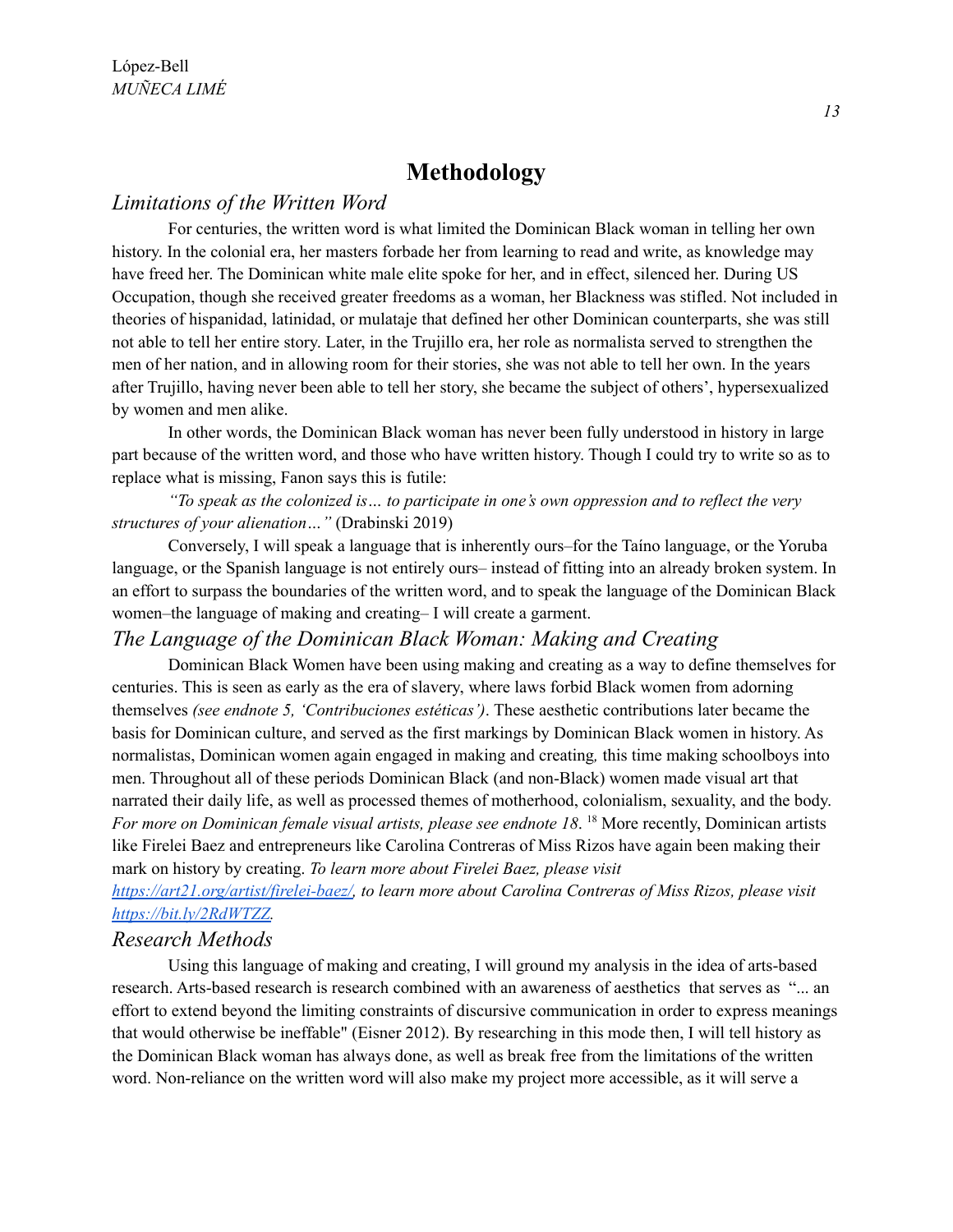#### López-Bell *MUÑECA LIMÉ*

purpose outside of the academic institution: to children, those not in academia, to non-English speakers, to those not interested in history, but inclined towards its aesthetics, and others.

### *Why Garment Work*

I will work to create a garment in particular because of its physical and metaphorical meanings. Clothing is embodied knowledge in that it is the manifestation of all the craftsperson knows, values, and cherishes. It may also be used as a physical representation of the times in its aesthetics, materials, and relationship to the body. Drawing on the work of Tsuda Nobuko, I will use clothing because of its ability to speak for those without an [acknowledged] voice, its role in the domestic realm and with women, and again, because it is an embodiment, both physically and psychologically, of knowledge.

In *Our Ancestors'Handprints*, Tsuda Nobuko explains how Ainu culture and cultural advancement may be learned through Ainu clothing where "... Ainu identity is manifest in language, or handiwork, or spirituality, and through affixing this knowhow to the body (Nobuko 155, 2021)." Ainu clothing served as a "record of technical skills and available tools" (Nobuko 153, 2021), a record of passage and interaction with mainland Japanese culture, and also as a cultural artifact in itself; with its unique hand stitches, measuring systems, materials, and patterning systems. In Nobuko's work, clothing was especially important because of the lack of a written Ainu language, and in my work, it will be important because making and creating is the language of the Dominican Black Woman.

### *Contributions to the Field and Why International Studies*

My work will be important to the field of International Studies first in that it challenges the written word as the only legitimate production of knowledge in academia. Though I have cited, researched, and provided the full context of the Dominican Black woman in the traditional way, by analyzing through creation I will challenge academics to understand our language. As we have adapted to their language, so they will attempt to understand ours (that of the Dominican Black woman, but also other marginalized peoples who have consistently spoken through creating, making, and non-traditional sources of knowledge). I will also challenge academics to process artwork as legitimate sources of knowledge, rather than purely aesthetic pieces.

As a Dominican Black woman myself, I will also contribute to the field by writing from a positionality which is marginalized within academia. As a Dominican Black woman, with my Blackness formed outside of the Dominican context, and my Dominicanidad in a white-Dominican family, my status as a Dominican Black Woman stands between worlds. I am able to understand Blackness, Dominicanidad, Womanhood, and the US in such an entangled way that scholars before me have not been able to, and this surely makes my project notable.

I have chosen International Studies to study the Dominican Black woman because she may not be understood sufficiently through other subjects. Arriving in Hispaniola because of slavery, her conception intersects with one of the largest systems of global trade and economy. International law prevented her freedom, war between nations granted it, and then another, more powerful national compromised it. Later a regime would endanger her and laws would threaten her legitimacy. Though not explored thoroughly in this thesis, migration too played a pivotal role in the recreation and developing of the Dominican Black Woman. The racialization of the Dominican Black Woman has been largely dependent on nation-states; the Haitian-Dominican border has been pivotal to the creation and denying of her identity. The Dominican Black Woman is conceptualized by politics, economics, language, anthropology, and more; so she is inherently interdisciplinary. International studies is equally interdisciplinary, and may see her through various ways of thinking and theories, thus it is the discipline which is most appropriate.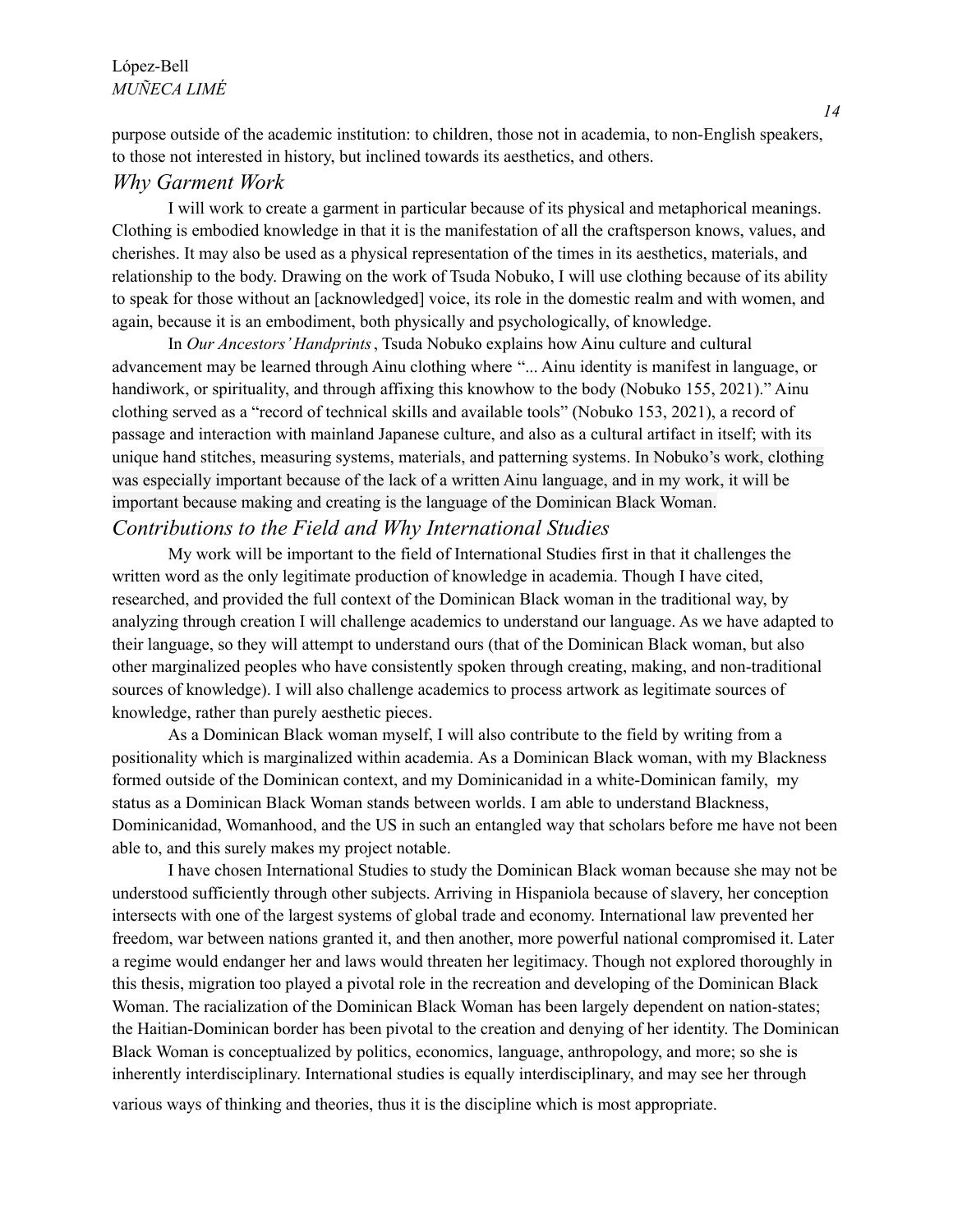## **Endnotes** *– further evidence and quotes*

- 1. By saying the West, I am grouping together countries based on culture rather than orientation. Instead of all countries in the West, I am actually referring to those countries and territories believed to be superior because of their ties to European, particularly British, civilization. Thus the Dominican Republic, Haiti, Mexico, Central America and South America are not included, though they reside in the West, but Great Britain may be included. In this definition "The West" closely aligns with the global North.
- 2. Here I say Black Woman instead of Dominican Black Woman because the Dominican Republic was not yet its own independent state, and those people now considered Dominicans not under one nation.
- *3. Relevant Citation*
	- Celsa Batista: "la población femenina fue traída desde los inicios de la colonización, pero su tráfico aumenta paulatinamente en la medida en que urge su presencia… para tratar de modificar el comportamiento de los esclavos, usando como chantaje moral y social..."  $(17) \rightarrow$  the Black women slaves were brought from the initial beginnings of colonization. However, their trafficking increased with the increasing necessity to **change the temperament of slaves**. Black women were used as moral and social blackmail.
	- Taken from a letter written to the King of Spain, in Larrazábal Blanco's *La Esclavitude del Negro en Santo Domingo*: "... 'casándose con los esclavos que hay den éstos menos sospecha de alzamientos'." (26)  $\rightarrow$  marriage within slaves mean less possibility for uprising
	- Taken from colonial law #4, "... 'una compañera fiel con quien puedan partir sus penas y fatigas, pues es justo hacer lo más llevadera que se pueda su triste suerte y condición por cuantos medios sugiera la humanidad a favor de estos miserables.'"  $(52) \rightarrow a$  loyal companion with whom he [the Black male slave] can share his pain and fatigue, so as to make his sad fate and condition as bearable as possible by whatever means humanity suggests in favor of these most wretched.
	- Fernando Constanzo Ramírez, governor of Santo Domingo in 1717, in a letter to the king: "... también ellas … y evitar muchos pecados que puede ser sucedan estando sin ellas…" (27)--> also they [Black women slaves] help eliminate all of the sins that could occur without their presence.("Fernando" 2021)

#### *4. Relevant Citation*

- 'A cualquier negro o negra que haya hecho ausencia del servicio de su amo por menos tiempo de cuatro meses y que no hubiere andado con cimarrones [fugitive slaves]... doscientos azotes por la primera vez y por segunda será desterrado [exiled] de la Isla… si hubiere acompañado con aquéllos … cien azotes más…'" (50) -> Artículo 31, desde la Corona
- In addition, Batista cites historical examples of Black women fighting for their freedom.
	- "Evidentes pruebas demuestran dicha actitud por lograr la libertad, como son los casos de las frecuentes muertes de las amas en la primera mitad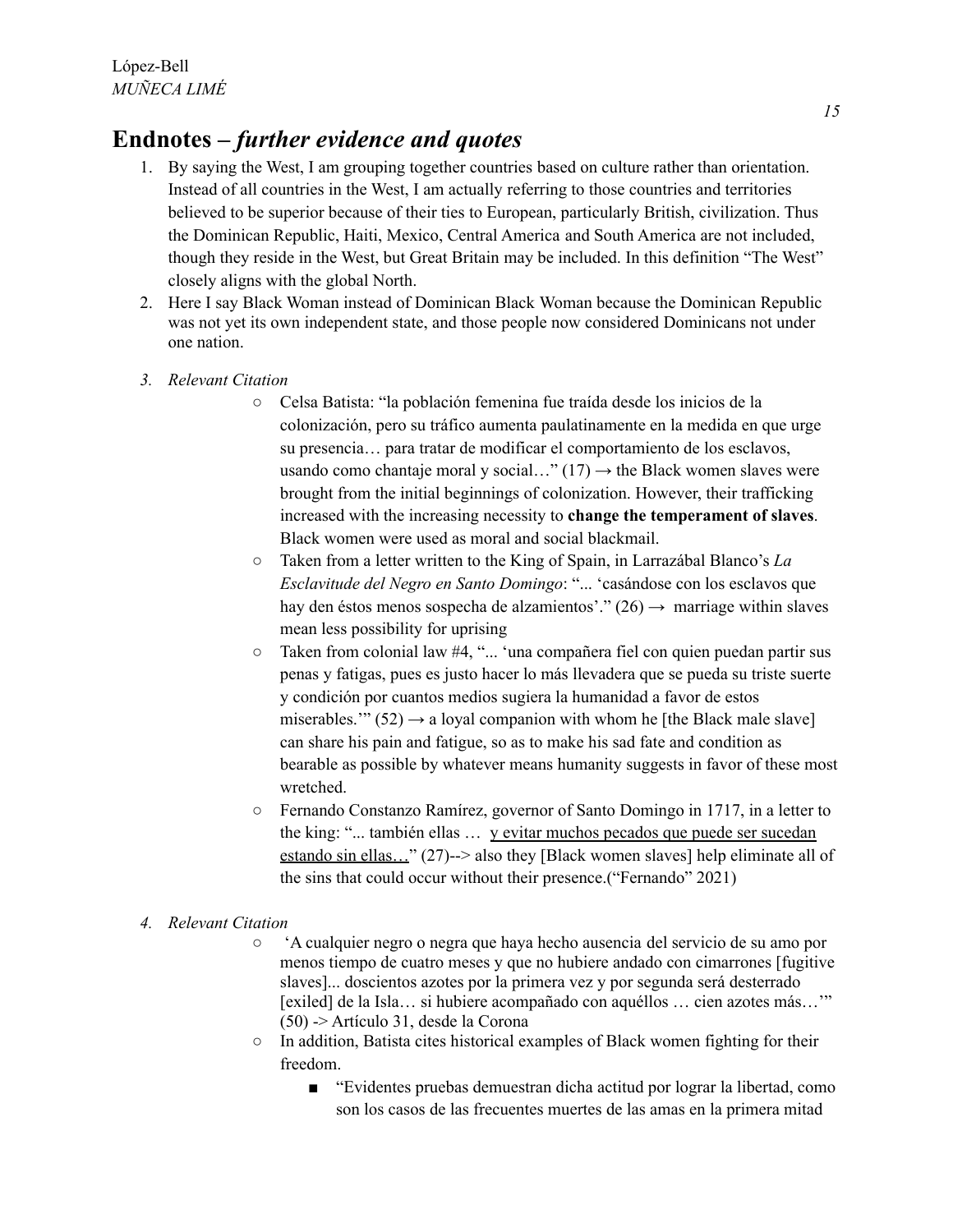del Siglo XVI. Fradique Lizardo dice, que las referidas acciones fueron castigadas con la hoguera."  $(52) \rightarrow$  Various examples show clear efforts by women to achieve liberty, as in the cases of frequent killings of mistresses (female version of master) in the first half of the 16th century. These doings were punished by being burned at the stake, says Fradique Lizardo.

#### *5. Relevant Citation*

- Ritual practice [food and religious practices] :
	- Religion: Ritual practice in religion took the form of *Santeria* or *Seres y luaces o loas*, a religious syncretism in which traditions from Dahomey, Yoruba, and Bantu cultures were mixed with Catholic practices. In these practices, African orishas are represented by Catholic Saints, so as to maintain the safety of those practicing the religion. In Santería and Seres y luaces o loas, Black women play a major role in ceremonies.
	- Food: Nutritional preferences, as well as use of certain foods by Dominican Black women served as the basis of Dominican culture, as well as connection to Blackness across seas. Foods brought from Africa include platanos, bananas, coffee, rice, mango, pork and fish, among others (101). Additionally, Batista credits Black women as the basis for: 'the cultural preference for white rice', a tradition from Guinea; regular use of pork to accompany other dishes; common use of platanos, and in particular mangu [which is essentially fufu], among other nutritional preferences (103).
- Labor patterns: The most outstanding of these being *la vendedora, or saleswoman*. Batista cites this tradition of women preparing certain foods, and then selling them on the go, as a practice with direct ties to Africa (105). Thus this practice served as connection to the diaspora through labor practice. In addition to this, the position of *la vendedora* created the opportunity for Black women with agency, so in the colonial era it was strictly regulated.
	- Law 4a : "Que ningún negro ni negra pueda vender cosa alguna excepto leña, agua, piedra, tierra, cosa que la traiga a cuestas como esclavo… si alguna cosa hiciere de sus amos… nadie le puede comprar salvo su propio señor... $(52)$ <sup>"</sup>  $\rightarrow$  May no Black woman nor man sell anything except firewood, water, rocks, soil, things that a slave can bring in tow…. If any [merchandise] comes from their owners… no one may buy it, save their master himself.
- *Contribuciones estéticas*/ A leading source of aesthetic contributions
	- From Sumptuary Laws 1 and 2 of the colonial era (87):
		- Ley 1: "... renovamos la prohibición de que los negros y pardos primerizos esclavos y libres, pueden usar perlas, esmeraldas u otra piedras preciosas, oro ni plata en metal o bordado, en sus trajes y adornos."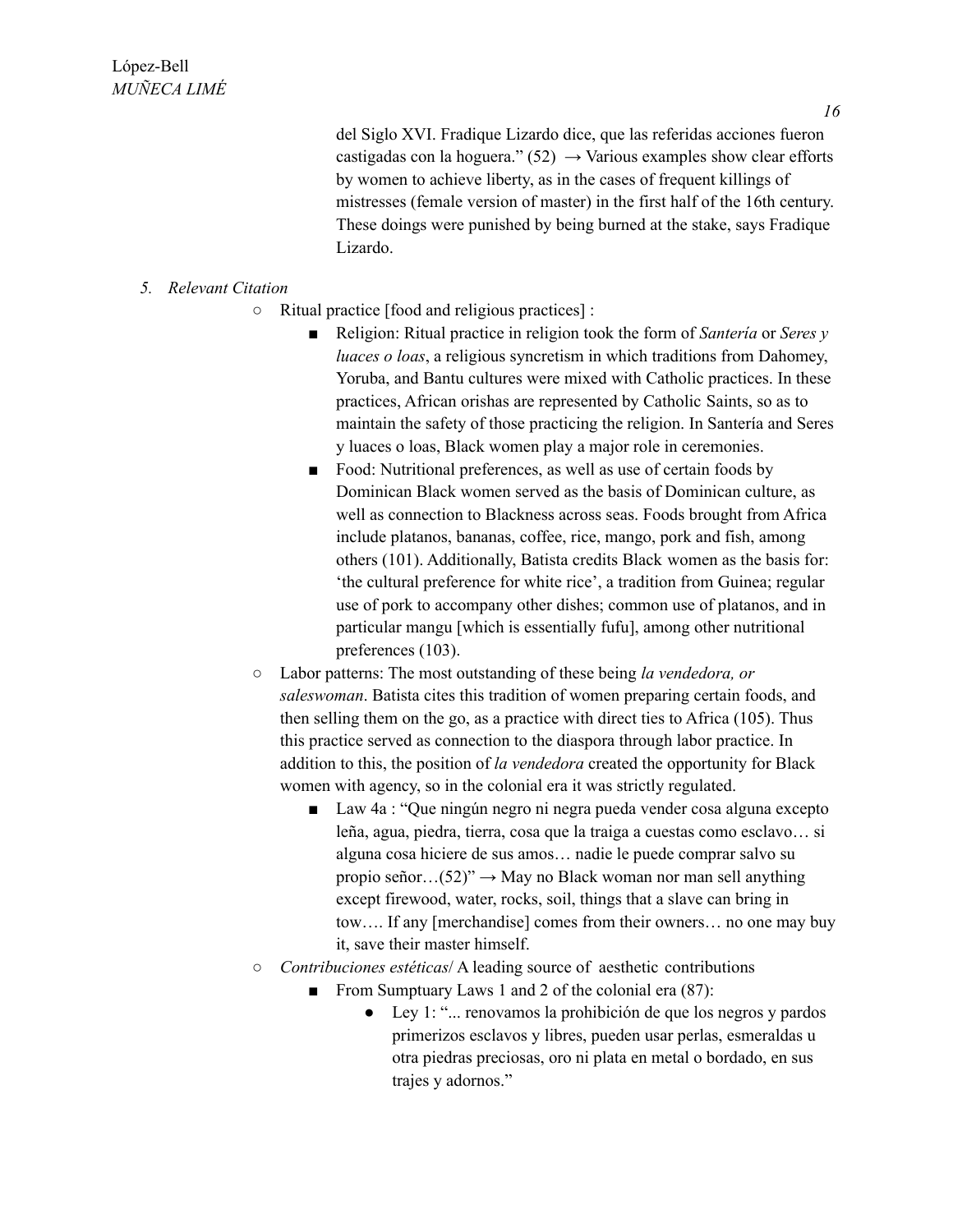- Ley 2: "Las negras libres o siervos… no podrán usar mantillas en lugar de pañuel con que deben cubrirse, ni los negros ceñir espada o bastón ni sombrero de galón de oro o plata…"
- "... en lo referente a la estética en el arreglo personal para lucir atractivas: el atuendo, de preferencia, de colores primarios. (100)"
	- *● What other things are in primary colors?*
- "Aunque el pañuelo era obligado en los sistemas esclavistas y era de uso común en los campesinos españoles, el estilo de amarre de éste hacia arriba, corresponde a la estética africana…" (100)
- *6. Relevant Citation*
	- "The Dominican household under the care of the conscientious mother was the nation's incubator…" (Mayes 121)
	- Evangelina Rodriguez in *Granos de polen:* "'Don't even think about it ["emasculating" men by showing intelligence], ever… Do not upbraid him because it would be like robbing him of the only thing he has.'" (Mayes 121)
	- "As normalistas, women… were primed to help their male counterparts cultivate national progress." (Mayes 121)
	- Petronila Angélica Gomez: "'The country needs our practical service! … rise up, Dominican woman, and come to help your companion, the man. Today is the day to cooperate with him in that great work of social improvement!'" (Mayes 127)
- 7. Said Duarte, " 'White, blacks/ Browns, Mixed-Bloods / Marching peacefully / United and brave. / Let's save the fatherland / From vile tyrants, / And show the world / That we are brothers.'" (Mayes 21)
- 8. Throughout this section, as well as other sections, when using the abbreviation for the Dominican Republic I use "DR" instead of "the DR". This is custom to do when referring to DR, and I've only heard white people say "the DR", so I know that's not right.
- *9. Relevant Citation*
	- John C. Calhoun (1782-1850), former president of the US, said " ' [the] White Republic of St.Domingo, the persecution it endured from the Blacks, the duty of [the United States] to… sustain it in its struggle against the Haitian government.'" (Mayes 19)("John C. Calhoun" 2021)
	- Ulysses S. Grant (1822-1885), 18th president of the US, also said: " 'The colored man cannot be spared until his place is supplied, but with a refuge like Santo Domingo his worth… would soon be discovered… if Providence designed that the two races should not live together he would find a home in the Antillas.'" (Mayes 20) ("Ulysses S. Grant" 2021)
- *10. Relevant Citation*
	- [source anonymous] "Nine things our women have learned in six years. To show their legs more than they should. To go market, playing the role of servants. To become typists and neglect the kitchen. To go out racing… with whomever they think best… To marry for business… To wear excessively low-cut dresses and to dance in cafes and restaurants.'" (Mayes 123)
- *11. Relevant Citation*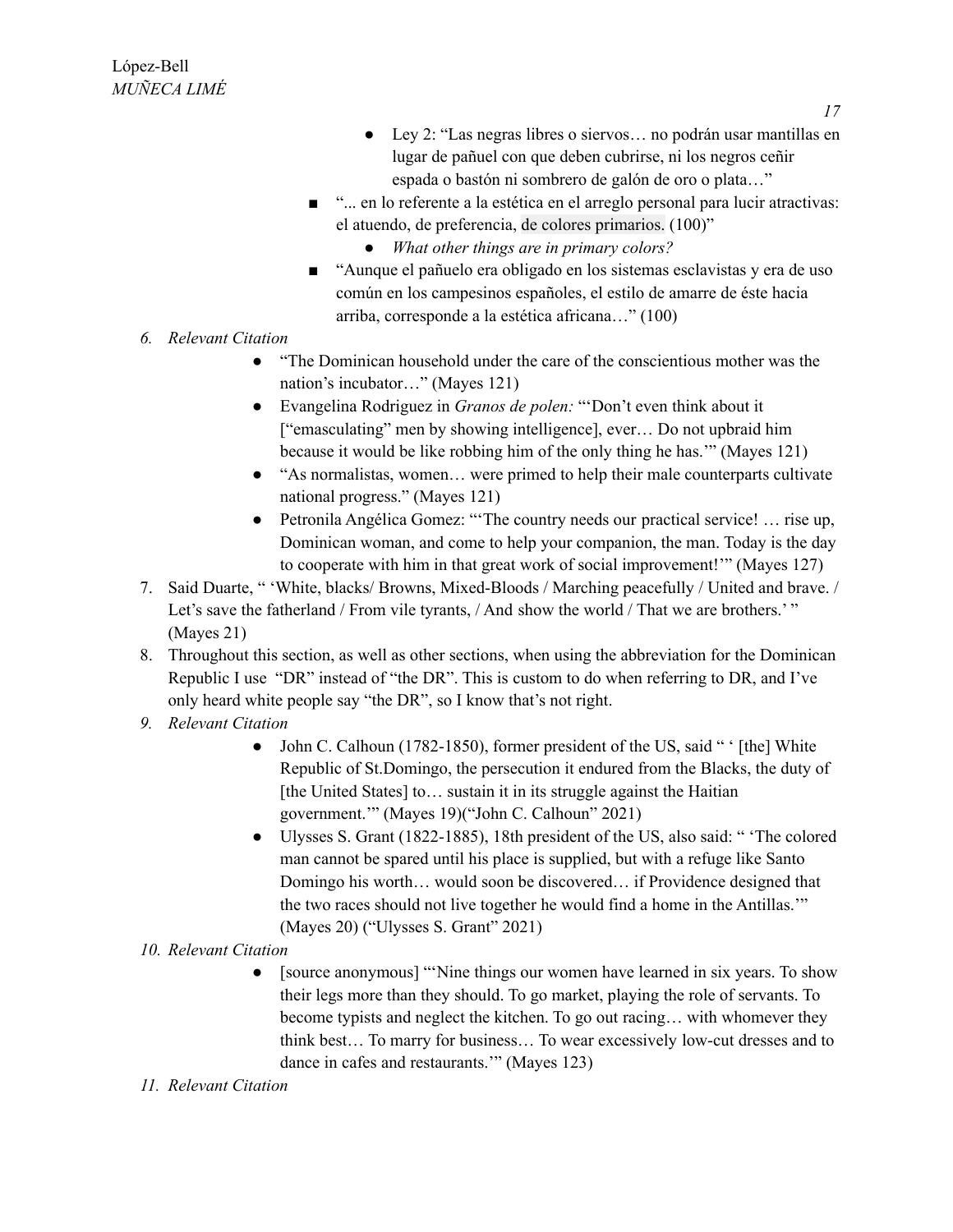- Take special note of the gendered connotations of purity, defiling, and contamination.
- "... the all-male executive committee of the National Dominican Union, founded 'for the purpose of saving the Dominican people from the danger of being prostituted,'... proclaimed 'The day has already arrived when the Dominican people shall grasp the fruit of their manly resistance…'" (Mayes 123)
- Mexican feminist Elena Arizmendi de Duersch, in Fémina magazine: "'Spanish-speaking women [were] to help consolidate the Hispanic spirit [espíritu de la Raza].'" (Mayes 127)
- 12. The era of Trujillo transformed the Dominican Republic socially, racially, and economically, creating a new era since that of US occupation. Since then, during Balaguer's terms and in recent years, the Dominican Republic has continued to grapple with the legacy of Trujillo. In reproducing the same policies of anti-Blackness, anti-Haitianism, civilized patriarchal authority and state sanctioned violence, then, the Dominican Republic has not yet moved into a new era. Thus the two eras are joined as one.
- *13. Relevant Citation*
	- US Legation to the Dominican Republic after the Perejil Massacre: "the entire northwest frontier on the Dajabón side is absolutely devoid of Haitians." (Richard 2002)

*For further information on el corte/the perejil massacre/ kout kouto-a* please see: *A World Destroyed, A Nation Imposed* by Richard Turits (Richard 2002), *The Farming of Bones* by Edwidge Danticat

*14. Relevant Citation*

Timeline Provided by ("Denationalization" 2021)

- 2004 Immigration Act: Changed citizenship status of those classified as 'non-residents' to 'in-transit'. People considered to be "in transit" resided in the country for 10 days or less, and did not receive Dominican nationality, even if born in DR. Non-residents included "foreign workers, migrants with expired residency visas, undocumented migrant workers, and [those]... unable to prove their lawful residence". Many of these non-residents were Haitian people, and with this new law, once they became children, their children did not receive citizenship (Goris 2021)
- 2005 *Yean and Bosico* v. the Dominican Republic: Supreme Court ruling which further strengthened the rules of the 2004 immigration act so that children and grandchildren of those considered 'in-transit' could not receive citizenship, even if born in the US. For specific detail on this case, as well as its relation to human rights and the Inter-American Court of Human Rights, review source ("Yean and Bosico v. Dominican Republic" 2021)
- 2007 *Resolución No.02-2007*: "*Resolución Para La Puesta en Vigencia Del Libro Registro Del Nacimiento de Niño (a) De Madre Extranjera No Residente En República Dominicana"*, *Resolution for the Childbirth Registration Book in the Instance of a Foreign-Born Mother*. Most notably, which gives the government power "to suspend or retain birth certificates of persons whose parents did not have a Dominican residency permit." ("Denationalization" 2021)(Resolución No.02-2007 2007)
- 2010 Dominican National Constitution, Article 18: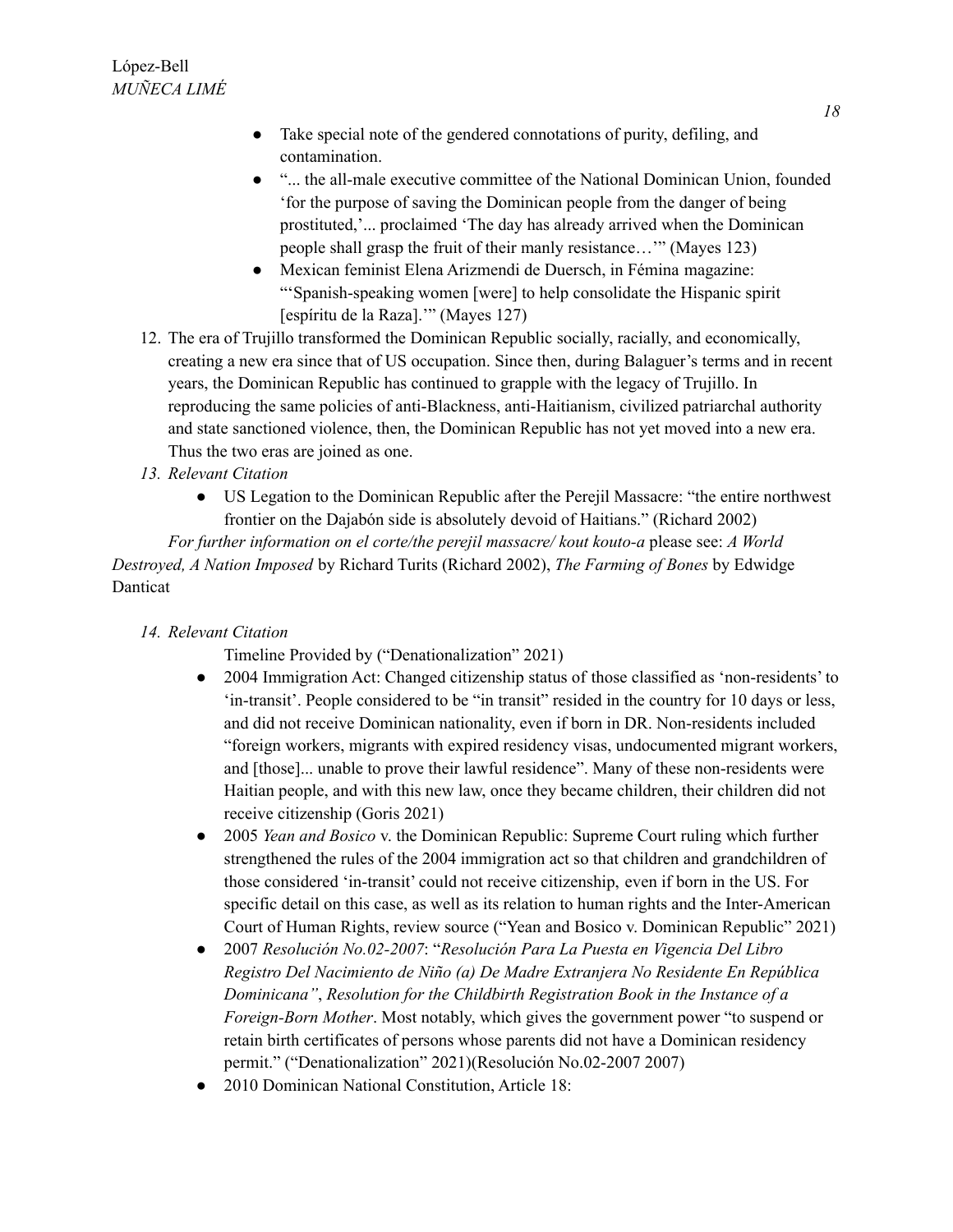- "Dominicans [feminine] and Dominicans [masculine] are: 1. The sons and daughters of a Dominican mother or father; 2. Those who enjoy the Dominican nationality before the entry into effect of this Constitution 3. The persons born in the national territory, with the exception of the sons and daughters of foreign members of diplomatic and consular delegations, and of foreigners in transit or residing illegally in the Dominican territory. Any foreigner [masculine] or foreigner [feminine] defined as such in the Dominican laws is considered a person in transit; 4. Those born abroad, of Dominican father or mother, notwithstanding having acquired, by place of birth, a different nationality from that of their parents. Once having reached the age of eighteen years, they can express their will, before the competent authority, to assume the double nationality or renounce one of them; 5. Those who contract matrimony with a Dominican [masculine] or Dominican [feminine], as long as opting for the nationality of his or her spouse and meet the requirements established by the law; 6. The direct descendants of Dominicans resident abroad; 7. Naturalized persons, in accordance with the conditions and formalities required by law." (Francisco Valle Velasco 2021)
- 2013 Law 168-13: "Deprivation of Nationality and Statelessness by the Constitutional Court's judgment 168/13. In 2013, the Constitutional Court's judgment 168/13 established that only persons born in the Dominican Republic to Dominican parents or legal residents are considered citizens." ("Denationalization" 2021)
- *15. Relevant Citation*
	- "...the conservative elite of the Dominican Republic do not acknowledge cultural blackness but only biological blackness as part of Dominican heritage." (Guilamo 80)
	- "... ultranationalists fear Dominicans' absorption of Haitian cultural customs, with particular concern for Vodun." (Guilamo 83)
		- Carlos Cornielle: " 'Vodun is literally a 'negation of God'" (Guilamo 84)
		- Joaquin Balaguer [president after Trujillo] " '[Vodun] in great part demonic…'" (Guilamo 84)

### *16. Relevant Citation*

- " ' their [Haitian women's] bodies are contaminated with illnesses, so I will never date one.' " (Guilamo 87)
- " 'Haitians would defecate in plastic bags and launch them over the roofs of their shacks."" (Guilamo 87)
- *17. Relevant Citation*
	- "'Haitian women make better lovers than Dominican women… They have been trained since birth to work their vaginal muscles...Dominican men sleep with them, but they marry us'" (Guilamo 87)
	- "'It's true. I too have slept with a few Haitian women. They do make better lovers.'" (Guilamo 87)
	- "'Twelve women and two Dominican women can walk by us in a line and Dominican men will only look at the Haitian women.'" (Guilamo 87)

#### *18. Dominican Female Artists*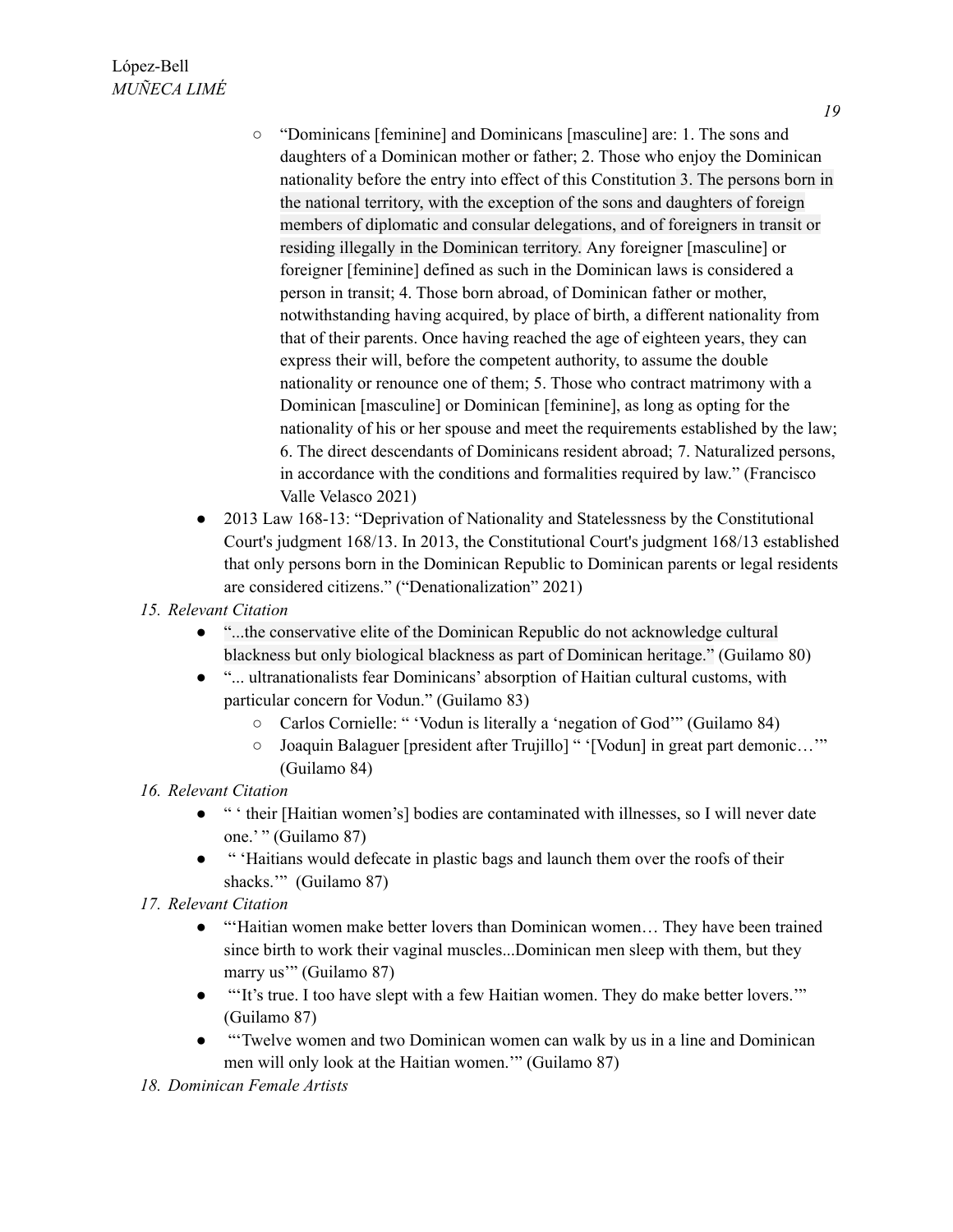● For a comprehensive list of Dominican Female Artists, starting from the 1860s to the present, please visit:

<https://dominicancult.blogspot.com/2018/08/women-in-dominican-art.html>

- For contemporary artists that focus on motherhood, colonialism, sexuality and the body, in particular, [and those that stood out to me the most] please look at the work of:
	- Raquel Paiewonsky, Scherezade Garcia, Nidia Serra, Clara Ledesma, Celeste Woss y Gil and Rosaly Martinez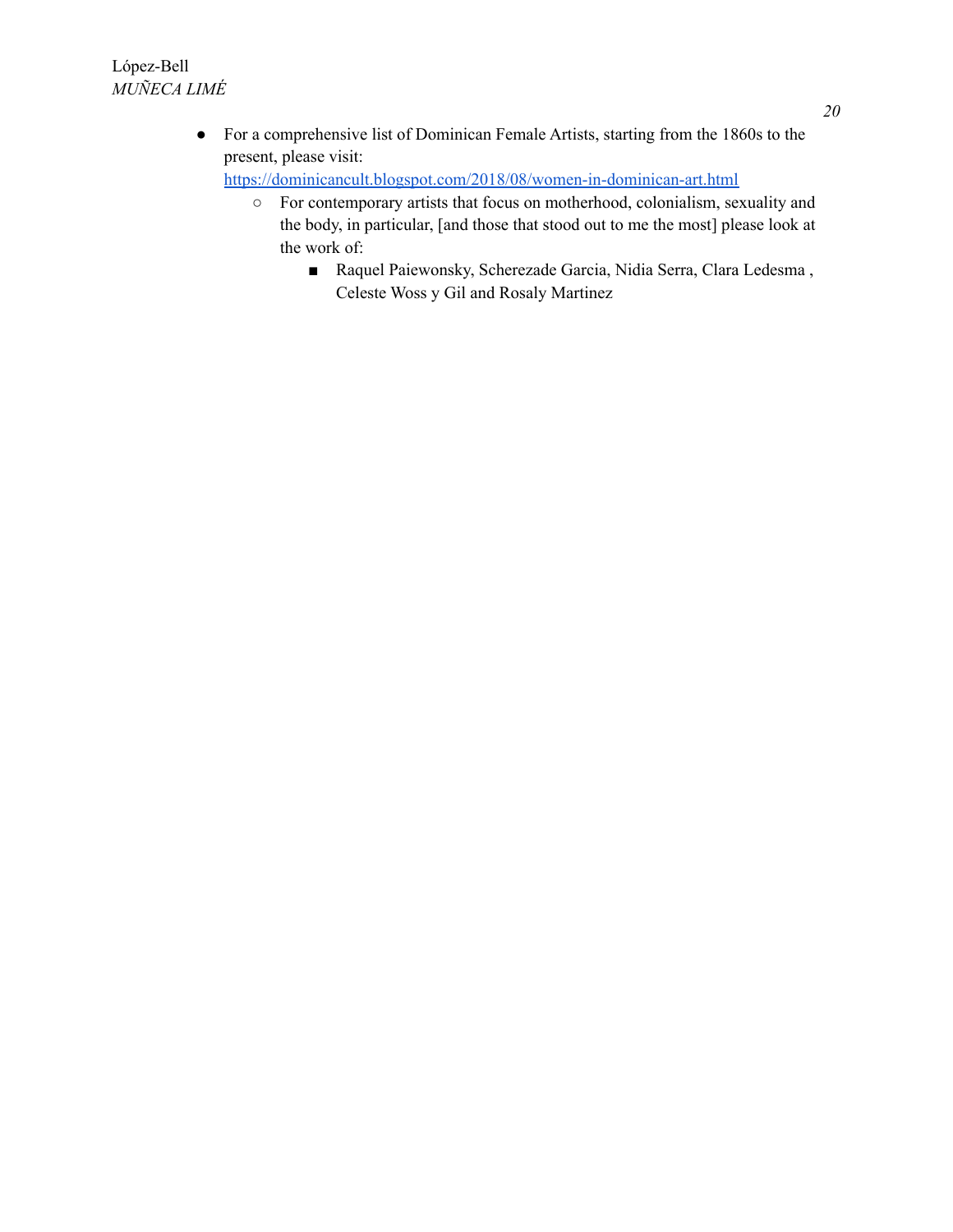## *Works Cited*

"Afro-Dominicans." *Wikipedia*, Wikimedia Foundation, 29 Mar. 2021, en.wikipedia.org/wiki/Afro-Dominicans.

"Andrea Evangelina Rodríguez Perozo." *Wikipedia*, Wikimedia Foundation, 22 Mar. 2021, en.wikipedia.org/wiki/Andrea\_Evangelina\_Rodr%C3%ADguez\_Perozo.

"Antilles." *Wikipedia*, Wikimedia Foundation, 11 Apr. 2021, en.wikipedia.org/wiki/Antilles.

Batista, Celsa Albert. Mujer y esclavitud en Santo-Domingo. Dominican Republic, Ed. CEDEE, 1990.

"Denationalization and Statelessness in the Dominican Republic - IACHR." IACHR: Inter-American Commission on Human Rights, 26 Apr. 2021,

www.oas.org/en/iachr/multimedia/2016/DominicanRepublic/dominican-republic.html#:~:text=Deprivatio n%20of%20Nationality%20and%20Statelessness,legal%20residents%20are%20consider%20citizens.

Drabinski, John. "Frantz Fanon." *Stanford Encyclopedia of Philosophy*, Stanford University, 14 Mar. 2019, plato.stanford.edu/entries/frantz-fanon/.

"Dominican Republic Profile - Timeline." BBC News, BBC, 16 May 2018, www.bbc.com/news/world-latin-america-19343656.

Eisner, Elliot W., and Barone, Tom. Arts Based Research. India, SAGE Publications, 2012.

"Eugenio María De Hostos." *Wikipedia*, Wikimedia Foundation, 4 Apr. 2021, en.wikipedia.org/wiki/Eugenio\_Mar%C3%ADa\_de\_Hostos.

"Fernando Constanzo." *Second Wiki*, 6 Jan. 2020, second.wiki/wiki/fernando\_constanzo.

Francisco Valle Velasco, Luis. "Dominican Republic's Constitution of 2010." *Constituteproject.org*, Constituteproject, 19 Feb. 2021, www.constituteproject.org/constitution/Dominican\_Republic\_2010.pdf.

Goris, Indira, and Liliana Gamboa. "The Compromised Right to Nationality in the Dominican Republic." *Www.justiceinitiative.org*, Open Society Justice Initiative, 26 Apr. 2021, www.justiceinitiative.org/uploads/9028d7d6-3053-4a6a-b245-98333732572e/right-to-dominican-nationali ty-20110406.pdf.

Guilamo, Daly. "THE VIRILITY OF THE HAITIAN WOMB: THE BIGGEST THREAT TO THE DOMINICAN RIGHT." Challenging Misrepresentations of Black Womanhood: Media, Literature and Theory, edited by Marquita M. Gammage and Antwanisha Alameen-Shavers, Anthem Press, London, UK; New York, NY, USA, 2019, pp. 75–94. JSTOR, www.jstor.org/stable/j.ctvdjrp3z.9. Accessed 28 Feb. 2021.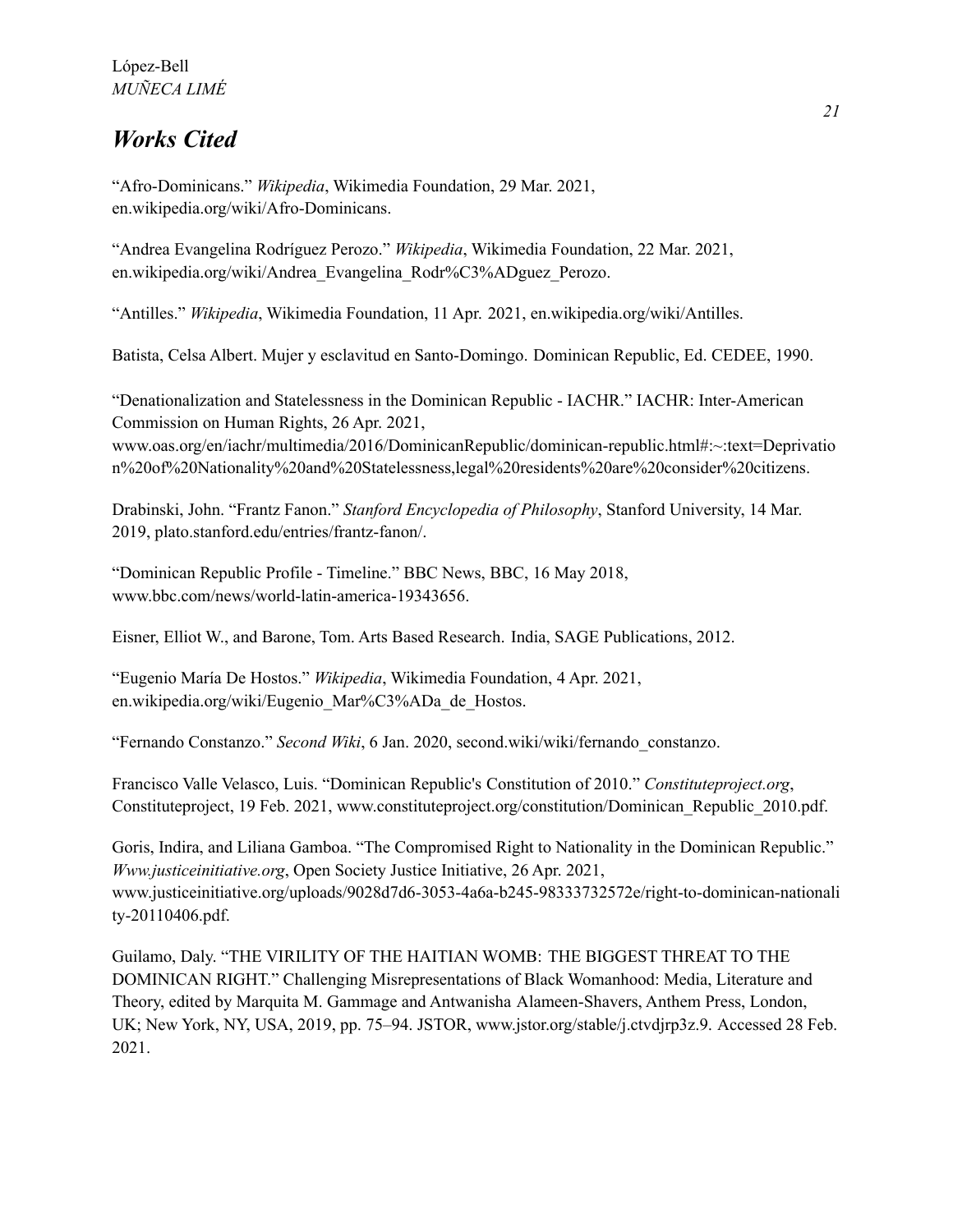López-Bell *MUÑECA LIMÉ*

"History." *Merriam-Webster.com Dictionary*, Merriam-Webster, https://www.merriam-webster.com/dictionary/history. Accessed 28 Apr. 2021. Jeanne Batalova, and Jie Zong. "Dominican Immigrants in the United States." Migrationpolicy.org, 2 Feb. 2021, www.migrationpolicy.org/article/dominican-immigrants-united-states-2016#:~:text=Migration%20from%

20the%20Dominican%20Republic,dictator%20Rafael%20Trujillo%20in%201961.&text=In%202016%2 C%20nearly%201.1%20million,44%20million%20foreign%2Dborn%20population.

"John C. Calhoun." *Wikipedia*, Wikimedia Foundation, 15 Apr. 2021, en.wikipedia.org/wiki/John\_C.\_Calhoun.

Mayes, April J. The Mulatto Republic: Class, Race, and Dominican National Identity. University Press of Florida, 2015

Nobuko, Tsuda. "Our Ancestors' Handprints: The Evolution of Ainu Women's Clothing Culture." Beyond Ainu Studies: Changing Academic and Public Perspectives, edited by Ann-elise Lewallen et al., University of Hawai'i Press, 2014, pp. 153–170. JSTOR, www.jstor.org/stable/j.ctt6wqw7k.14. Accessed 2 May 2021.

Paulino, Edward, director. *Ugly History: The 1937 Haitian Massacre - Edward Paulino*. *Ugly History: The 1937 Haitian Massacre* , Youtube, 25 Jan. 2018, www.youtube.com/watch?v=x25k\_-Katf4&ab\_channel=TED-Ed.

"Quisqueya." *Encyclopedia.com*, Encyclopedia of Latin American History and Culture, 2 May 2021, www.encyclopedia.com/humanities/encyclopedias-almanacs-transcripts-and-maps/quisqueya.

*Resolución No.02-2007: Resolución Para La Puesta En Vigencia Del Libro Registro Del Nacimiento De Niño (a) De Madre Extranjera No Residente En República Dominicana*, 2007, pp. 1–6.

Richard Lee Turits; A World Destroyed, A Nation Imposed: The 1937 Haitian Massacre in the Dominican Republic. *Hispanic American Historical Review* 1 August 2002; 82 (3): 589–635. doi: <https://doi.org/10.1215/00182168-82-3-589>

"Stereotypes of African Americans." *Wikipedia*, Wikimedia Foundation, 16 Apr. 2021, en.wikipedia.org/wiki/Stereotypes\_of\_African\_Americans.

Trouillot, Michel-Rolph. Silencing The Past : Power and the Production of History. Boston, Mass. :Beacon Press, 1995.

"Ulysses S. Grant." *Wikipedia*, Wikimedia Foundation, 20 Apr. 2021, en.wikipedia.org/wiki/Ulysses\_S.\_Grant.

"Yean and Bosico v. Dominican Republic." *Open Society Justice Initiative*, 26 Apr. 2021, www.justiceinitiative.org/litigation/yean-and-bosico-v-dominican-republic.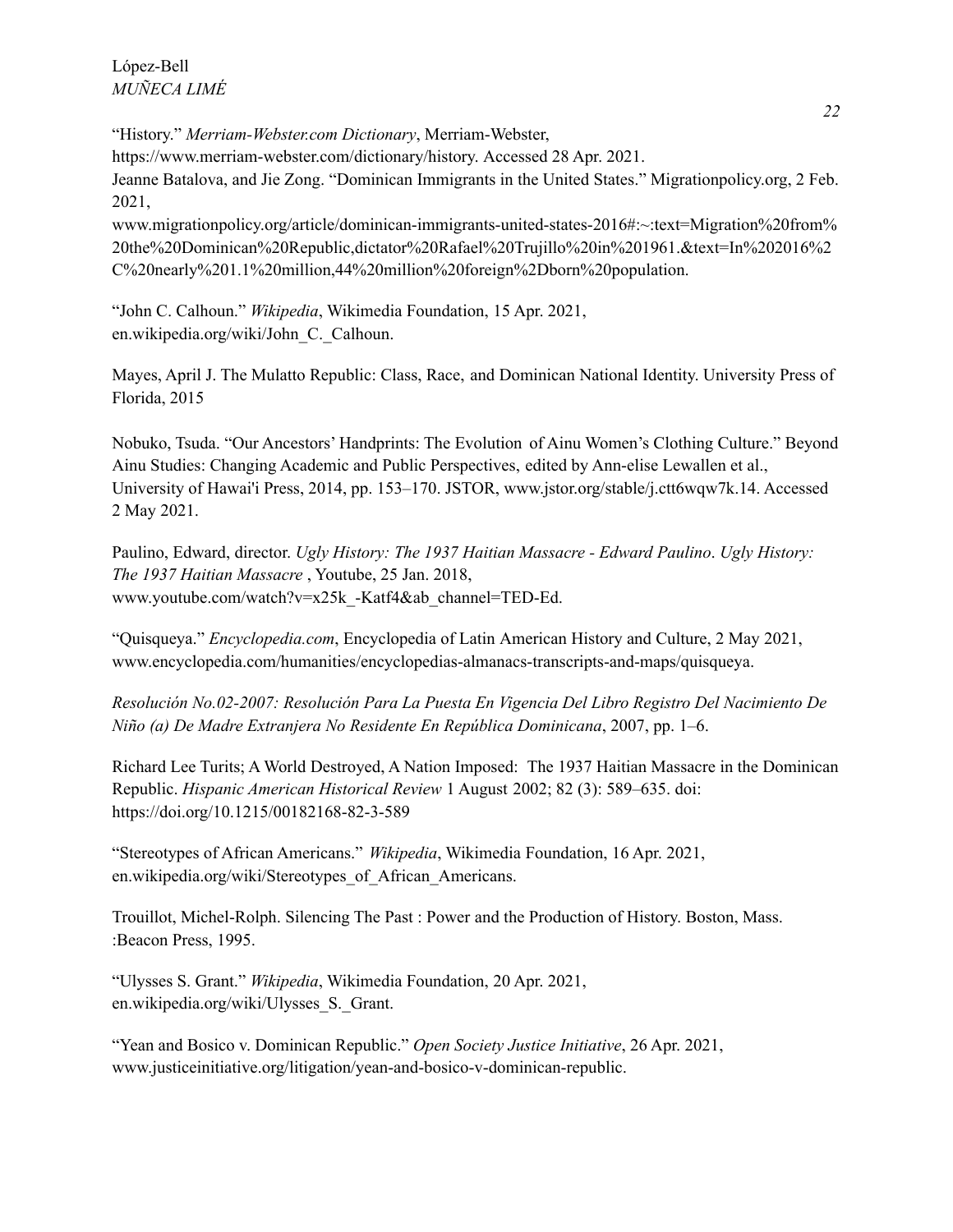López-Bell *MUÑECA LIMÉ*

# **In Closing the Written Portion**

Please use this historical context and analysis to understand the latter half of my thesis, the dress also entitled *Muñeca Limé*.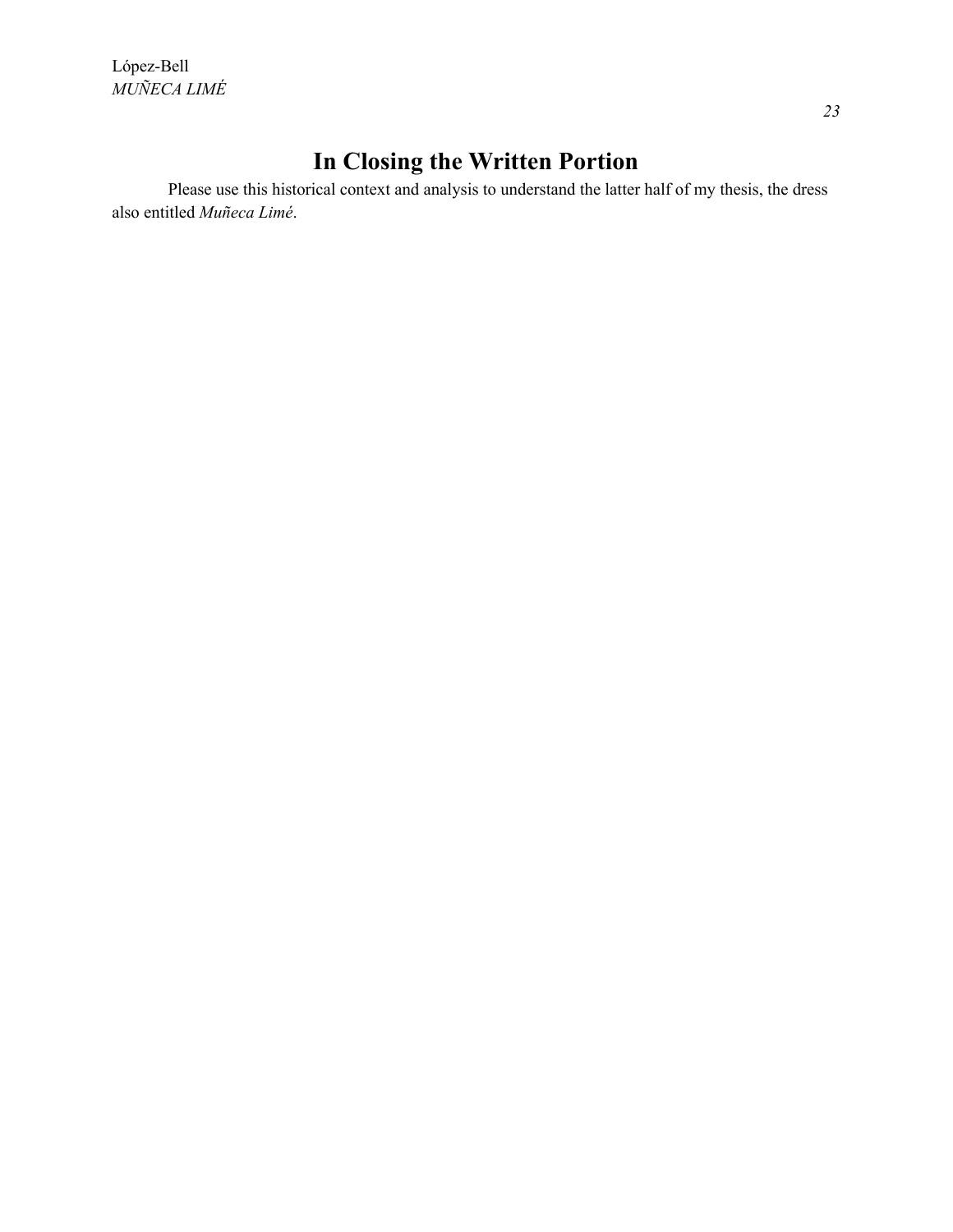





## ASZANALÓPEZ-BELL **muñeca\_limé\_the\_dress**

Sleeveless princess seam dress in oil-slick fabric, including gathered tiers throughout.

Manufacturer Color: Black and Ivory

Body: slicker [pleather], silk taffeta Lining: silk chiffon, polyester

Made in Pennsylavania.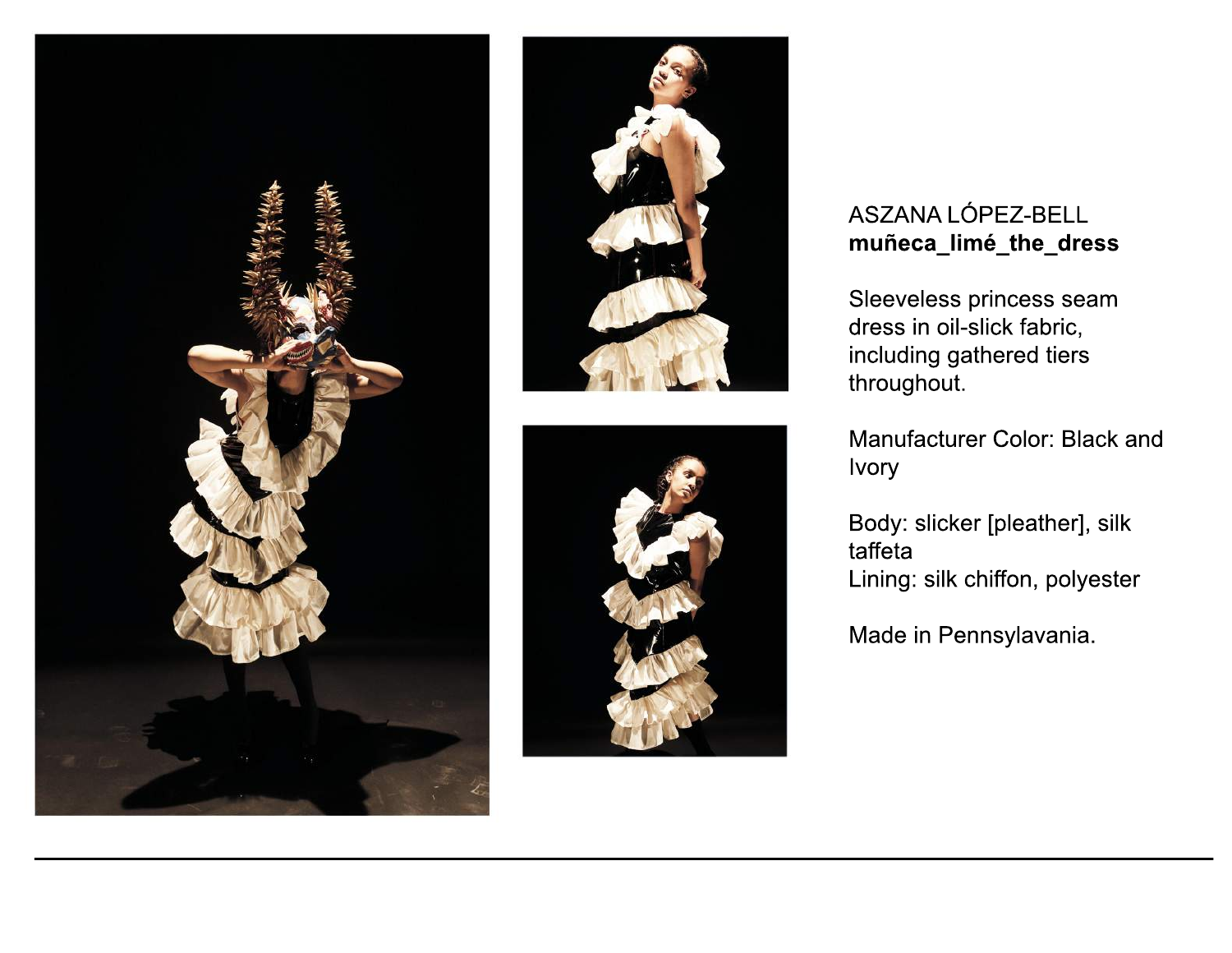





ASZANALÓPEZ-BELL **muñeca\_limé\_the\_dress**

details

red polyester topstitching, black polyester topstitching, black invisible zipper (not pictured), hemmed silk taffetta tiers pointed bodice sections inspired by 18th century Italian style gowns